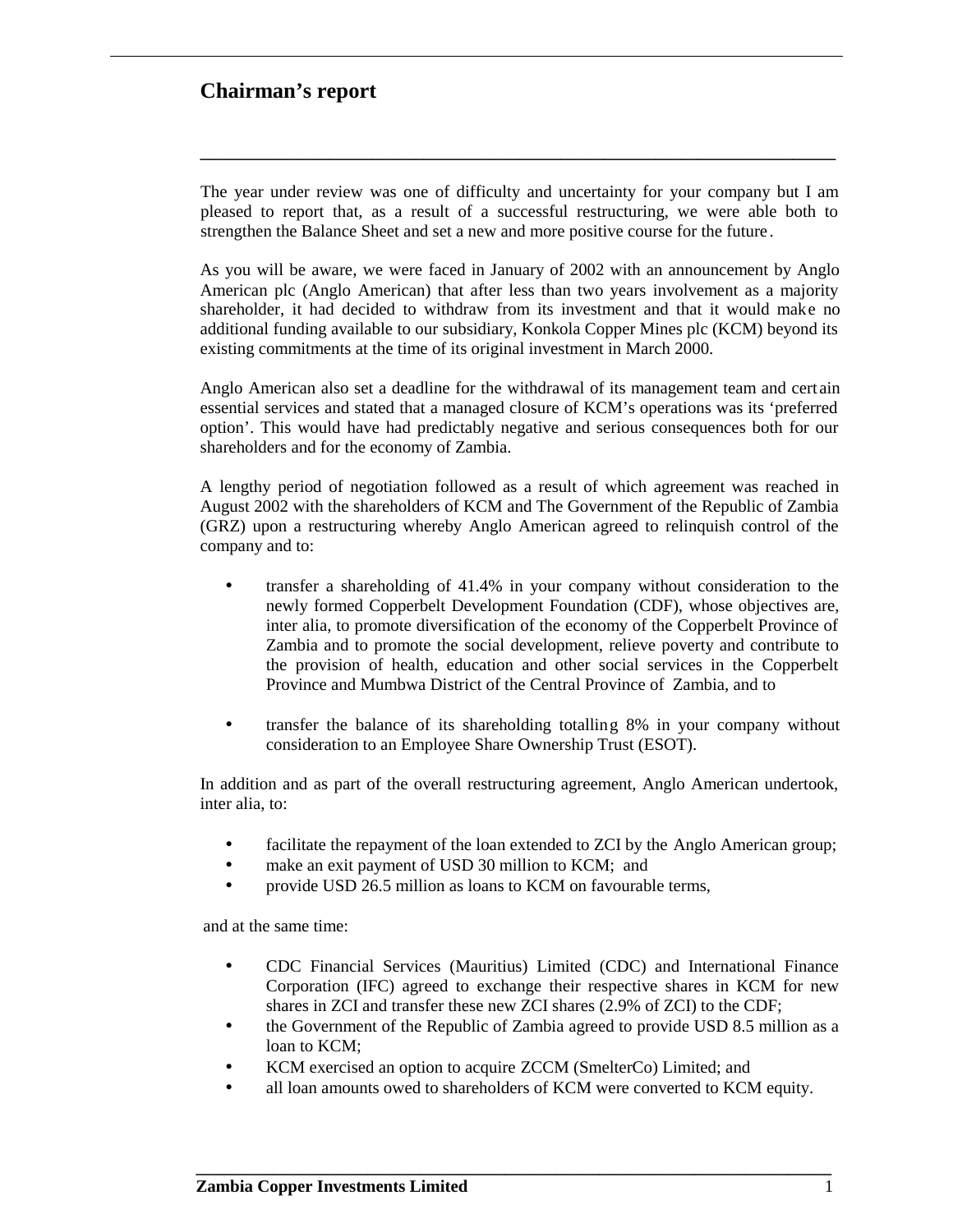### **Chairman's report**

*continued*

As a consequence of this restructuring, your company is now owned 47.7% by public shareholders, 44.3% by the CDF and 8% by the ESOT. The exit of Anglo American and the connected withdrawal of CDC and IFC as shareholders of KCM, results in KCM now being owned 58% by your company and 42% by ZCCM Investment Holdings PLC. The Government of the Republic of Zambia continues to retain its golden share in KCM.

**\_\_\_\_\_\_\_\_\_\_\_\_\_\_\_\_\_\_\_\_\_\_\_\_\_\_\_\_\_\_\_\_\_\_\_\_\_\_\_\_\_\_\_\_\_\_\_\_\_\_\_\_\_\_\_\_\_\_\_\_\_\_\_\_\_\_\_\_\_\_\_\_\_\_**

The restructuring has had the effect of considerably strengthening the company's Balance Sheet. KCM's Balance Sheet was also strengthened as a result and provided thereafter a basis for its continued operation pending the introduction of new management, the development of a new business plan and the introduction of additional finance.

As a further consequence of this restructuring, there has been a fundamental reorganisation of the Board, full details of which are contained in the Report of the Directors.

I was appointed as a director of the company on  $27<sup>th</sup>$  September 2002 and as Chairman following the completion of the restructuring agreement. I also serve as Chairman of KCM and as a representative of the United Kingdom Department for International Deve lopment on the Board of the CDF. Mr David Rodier, who was appointed to the Board of CDF by the International Centre for Mining and Metallurgy, was also appointed as a director of your company and of KCM. Mr Steven Georgala was appointed as an independent director. Mr Robin Mills, who has now returned to Anglo American, served as a director during the latter part of the year and was replaced by Mr Russell Alley the newly appointed Chief Executive Officer of KCM on 1 February 2003. Russell has long experience of the international mining business having previously served, inter alia, with Cyprus Amax, Phelps Dodge and Southern Peru Copper.

On your behalf, I would like to thank all of the new members of the Board for their willingness to commit themselves to the future development of the company and also to record our appreciation to all of those who served on the Board during the year.

During 2002, ZCI incurred a net loss of USD 350 million due to depressed metal prices throughout the year and a combination of negative impairment adjustments and restructuring costs. Annual production of copper was up over 12%. In spite of this creditable performance in production terms, market conditions continue to be difficult as the average price for copper was US cents 71.5 per pound (2001: US cents 71.6 per pound).

Over recent months, your Board has undertaken a strategic review of the future prospects for the group in order to establish a basis for continued viable commercial operations by development of credible business plans.

In order to ameliorate the risks of current market conditions, your Board is in the process of seeking a strategic equity partner in KCM to replace Anglo American and to provide further technical assistance and financial support in the longer term.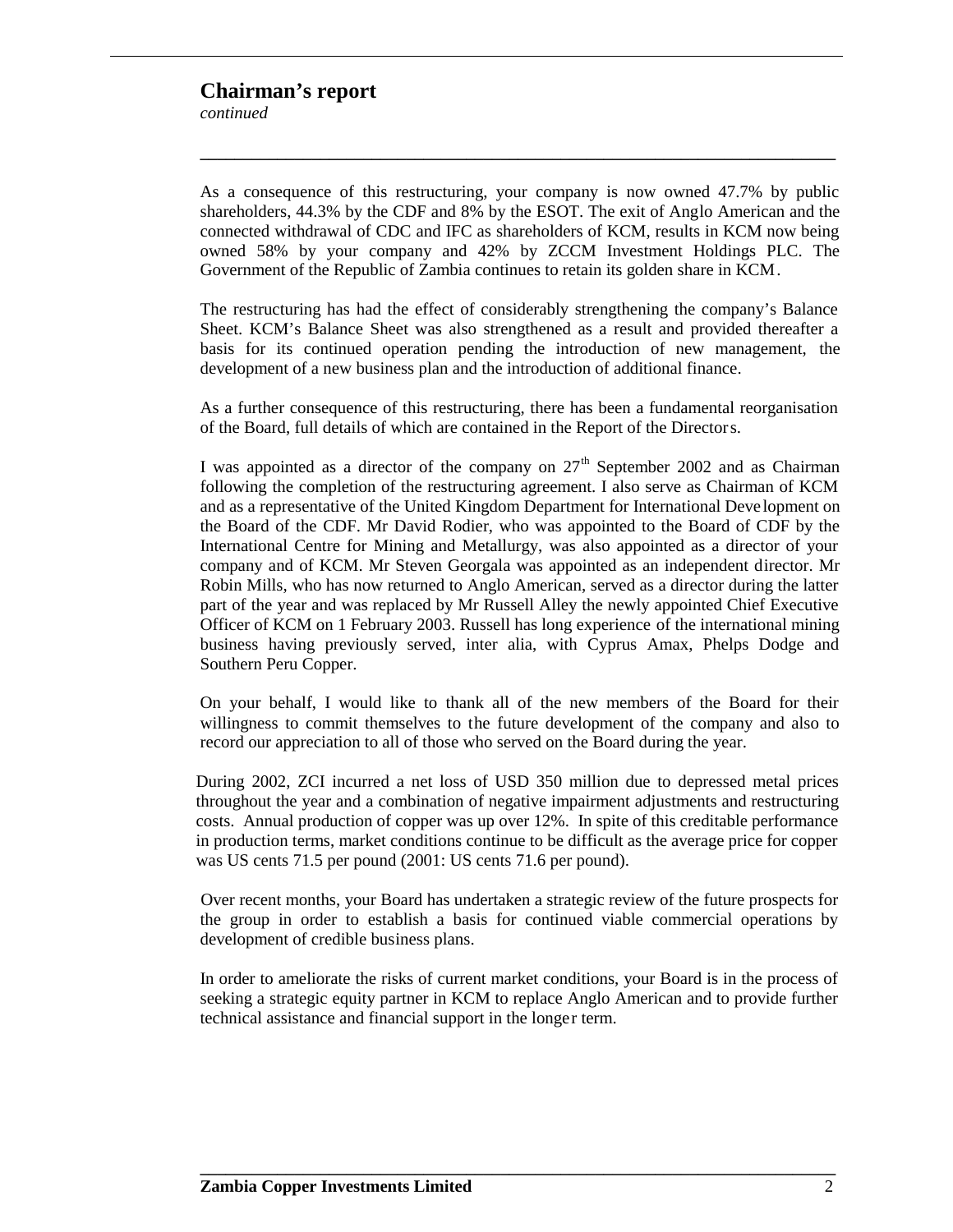### **Chairman's report**

*continued*

Since the completion of the restructuring just six months ago, KCM, under our direction:

**\_\_\_\_\_\_\_\_\_\_\_\_\_\_\_\_\_\_\_\_\_\_\_\_\_\_\_\_\_\_\_\_\_\_\_\_\_\_\_\_\_\_\_\_\_\_\_\_\_\_\_\_\_\_\_\_\_\_\_\_\_\_\_\_\_\_\_\_\_\_\_\_\_\_**

- has undertaken a complete technical and strategic review;
- is putting in place a new twenty year life of mine plan and related business plans;
- successfully recruited a new Chief Executive Officer and management team; and
- has undertaken an extensive international review of potential strategic equity partners.

In recent weeks, the Board of KCM has made good progress in its review of potential strategic equity partners which involved discussions with 47 companies worldwide and elicited expressions of interest from nearly 20 companies.

Following completion of a prequalification process, 8 companies who met all of the criteria set were invited to participate. Bidders were subsequently involved in an extensive due diligence process following which competing bids were submitted to shareholders of KCM. These proposals are now under consideration by shareholders of KCM. We will keep shareholders informed of developments in this connection and if proposals are forthcoming which meet our requirements and acceptable commercial terms are agreed, proposals will be submitted to shareholders for approval.

Your Board is satisfied that the steps which have been taken to restructure and stabilise the business in recent months together with the adoption of coherent long term plans for the future of KCM and the introduction of new management offer the prospect of a positive future for your company.

The year ahead will not be without its challenges but I believe that the measures which we have put in place will begin to show results in the year ahead and provide a realistic platform from which the business can be developed.

**\_\_\_\_\_\_\_\_\_\_\_\_\_\_\_\_\_\_\_\_\_\_\_\_\_\_\_\_\_\_\_\_\_\_\_\_\_\_\_\_\_\_\_\_\_\_\_\_\_\_\_\_\_\_\_\_\_\_\_\_\_\_\_\_\_\_\_\_\_\_\_\_\_\_**

B. Ireton *Chairman*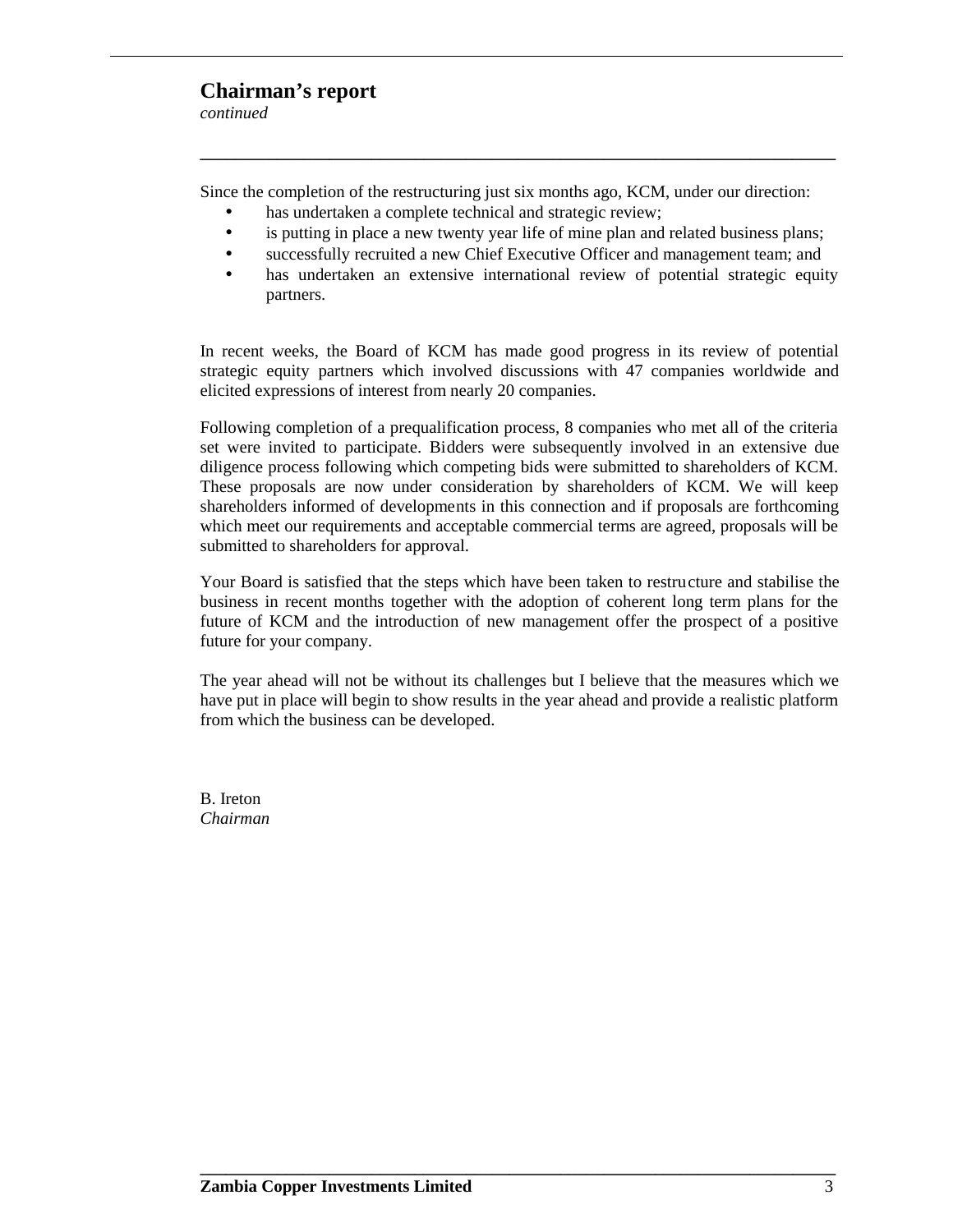### **Report of the directors**

#### **Nature of business**

ZCI is Bermudian registered with its primary listing on the JSE Securities Exchange SA (the "JSE"). It has secondary listings on the London Stock Exchange and the Paris Bourse. The Company's major asset is it's holding of 58% of the share capital of Konkola Copper Mining (KCM), a Zambian registered mining company.

**\_\_\_\_\_\_\_\_\_\_\_\_\_\_\_\_\_\_\_\_\_\_\_\_\_\_\_\_\_\_\_\_\_\_\_\_\_\_\_\_\_\_\_\_\_\_\_\_\_\_\_\_\_\_\_\_\_\_\_\_\_\_\_\_\_\_\_\_\_\_\_\_\_\_**

#### **Going concern**

On January 24, 2002, Anglo American plc ("Anglo") announced that it would not provide funding to KCM beyond its outstanding commitments and intended to withdraw from its investment in KCM. Since that date, the shareholders of KCM, including the Government of the Republic of Zambia ("GRZ"), have been in discussion with a view to finding a solution that would enable both KCM and the Company to continue in operation as going concerns.

These discussions are substantially complete and indicate that sufficient funding, ownership and management arrangements will be secured to enable KCM and the Company to continue in operation as going concerns for the foreseeable future.

The directors, therefore, consider that the preparation of the financial statements on a going concern basis is appropriate.

Lower projected copper prices, combined with the fact that KCM is not likely in the foreseeable future to be able to raise the funding required to implement KDMP have impacted on the projected life of the Konkola mine and the values of KCM's assets. In the light of the proposed restructuring and the funding available to KCM as detailed in the circular of August 23, 2002, the directors had evaluated the assets and determined the need for an impairment to be reflected in the accounts for the six months ended June 30, 2002. The impairment of the assets was determined to amount to USD 249,634,000 at June 30, 2002. In addition, a further impairment of USD 57,801,000 has been reflected in the December 31, 2002 accounts for the goodwill that arose on the acquisition of KCM (SmelterCo) Limited.

#### **Dividends**

No dividends were paid or proposed by ZCI in respect of the year ended December 31, 2002.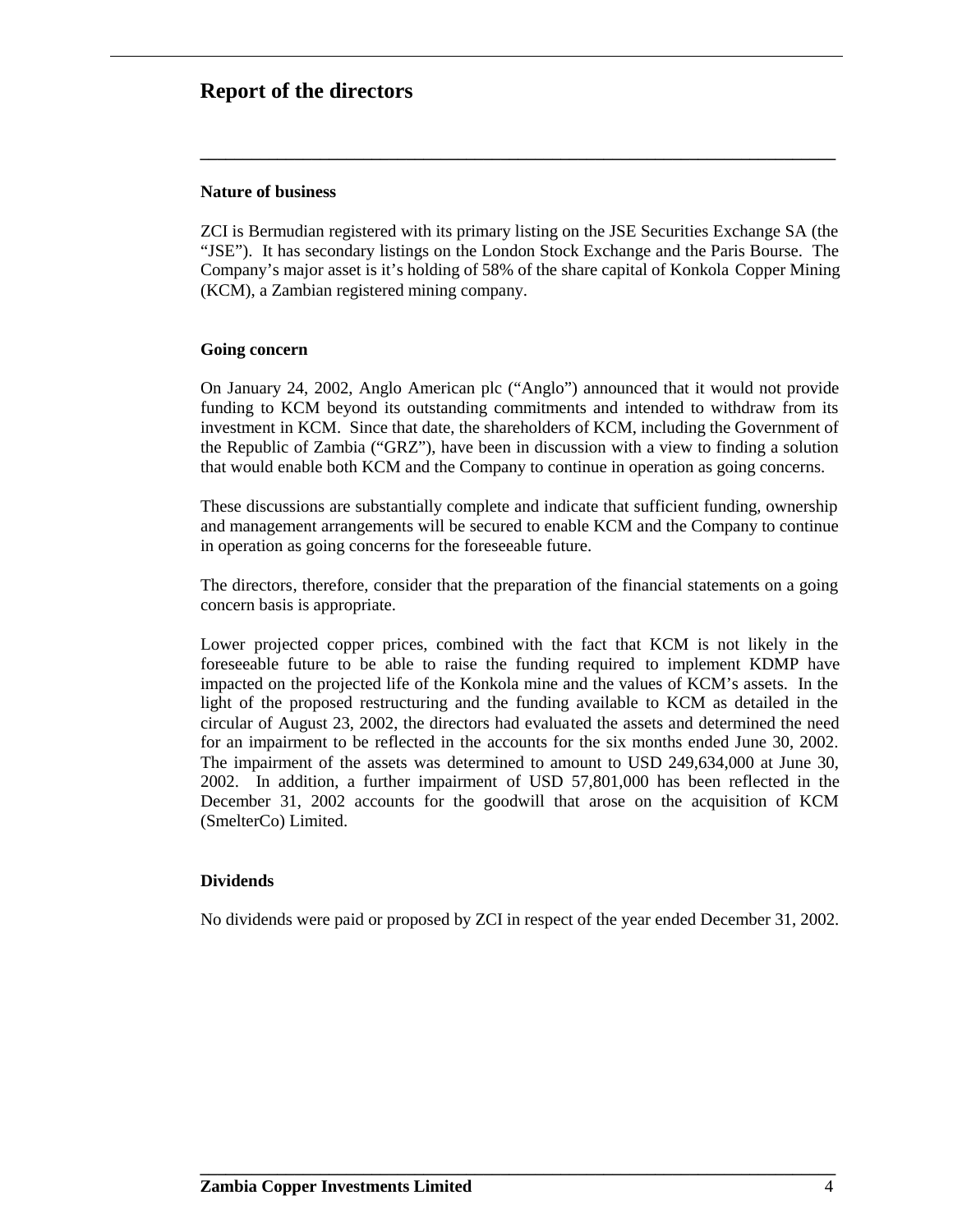### **Report of the directors**

*continued*

#### **Directors and officers**

Since December 31, 2001, the following changes to the composition of the Board occurred:

**\_\_\_\_\_\_\_\_\_\_\_\_\_\_\_\_\_\_\_\_\_\_\_\_\_\_\_\_\_\_\_\_\_\_\_\_\_\_\_\_\_\_\_\_\_\_\_\_\_\_\_\_\_\_\_\_\_\_\_\_\_\_\_\_\_\_\_\_\_\_\_\_\_\_**

#### *Resignations*

S R Thompson (Resigned 16 September 2002) P M Baum (Resigned 16 September 2002) C J Colebank (Resigned 27 September 2002) G B R Collis (Resigned 16 September 2002) H R Fraser (Resigned 16 September 2002) M J Gordon (Resigned 16 September 2002) N Jordan (Resigned 16 September 2002) A W Lea (Resigned 16 September 2002) W A Nairn (Resigned 16 September 2002)

#### *Appointments*

B Ireton (Chairman) (Appointed 27 September 2002) R G Mills (Appointed 16 September 2002, Resigned 31 January 2003) R.D. Alley (Appointed 31 January 2003) D D Rodier (Appointed 27 September 2002) S Georgala (Appointed 16 September 2002) J B Mills (Appointed 16 September 2002, Resigned 27 September 2002)

S R Thompson resigned as Chairman on 16 September 2002 and B Ireton was appointed as Chairman on 20 November 2002.

All of the directors retire at the forthcoming annual general meeting in accordance with Bermudian Law and, being eligible, offer themselves for re-election. Subject to such reelection the Board proposes to re-elect B Ireton as Chairman.

#### **Directors' interests**

At December 31, 2002 the directors, held, non-beneficially, no shares in ZCI and did not have any direct or indirect beneficial interests. There are no service contracts granted by ZCI, nor any of its subsidiaries, to any director of ZCI for services as directors, nor were there any contracts or arrangements existing during the financial year which require to be declared in terms of the requirements of the JSE.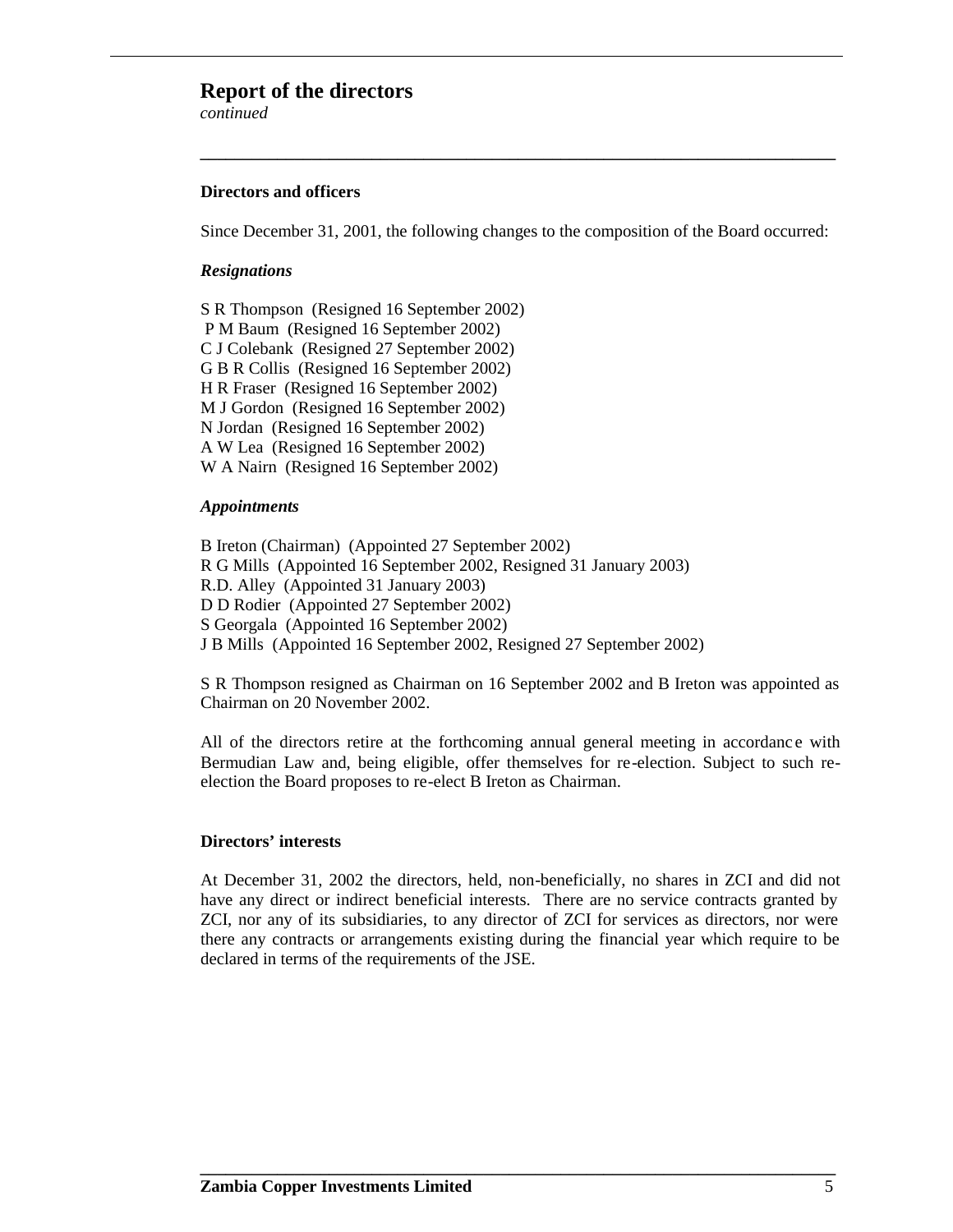### **Report of the directors**

*continued*

#### **Shareholders at December 31, 2002**

Pursuant to the listing requirements of the JSE, to the best knowledge of the directors, and after reasonable enquiry, the spread of shareholders at December 31, 2002 was:

**\_\_\_\_\_\_\_\_\_\_\_\_\_\_\_\_\_\_\_\_\_\_\_\_\_\_\_\_\_\_\_\_\_\_\_\_\_\_\_\_\_\_\_\_\_\_\_\_\_\_\_\_\_\_\_\_\_\_\_\_\_\_\_\_\_\_\_\_\_\_\_\_\_\_**

|                                          | Percentage<br>holding |
|------------------------------------------|-----------------------|
| Non-public shareholders                  |                       |
| <b>Copperbelt Development Foundation</b> | 44.3%                 |
| KCM Employee Share Ownership Trust       | 8.0%                  |
| Public shareholders                      | 47.7%                 |
|                                          | 100.0%                |

According to the information available to the directors, the following are the only registered shareholders holding, directly or indirectly, more than 5% of ZCI's issued ordinary shares:

|                                                        | <b>Number of</b> Percentage |         |
|--------------------------------------------------------|-----------------------------|---------|
|                                                        | shares                      | holding |
| Copperbelt Development Foundation                      | 55,932,533                  | 44.3%   |
| Sicovam S.A.                                           | 41,621,790                  | 33.0%   |
| The Trustees of the KCM Employee Share Ownership Trust | 10,095,789                  | 8.0%    |

#### **Auditors**

Deloitte & Touche were reappointed as auditors of ZCI at the annual general meeting held on April 17, 2002. They have indicated their willingness to continue in office and, accordingly, a resolution for their appointment will be submitted to the forthcoming annual general meeting.

#### **Annual General Meeting**

The annual general meeting will be held at 10h00 on Wednesday, 11 June 2003. The notice convening the meeting is set out on page 34 of this report.

**\_\_\_\_\_\_\_\_\_\_\_\_\_\_\_\_\_\_\_\_\_\_\_\_\_\_\_\_\_\_\_\_\_\_\_\_\_\_\_\_\_\_\_\_\_\_\_\_\_\_\_\_\_\_\_\_\_\_\_\_\_\_\_\_\_\_\_\_\_\_\_\_\_\_**

By Order of the Board

John Mills Company Secretary Luxembourg April 16, 2003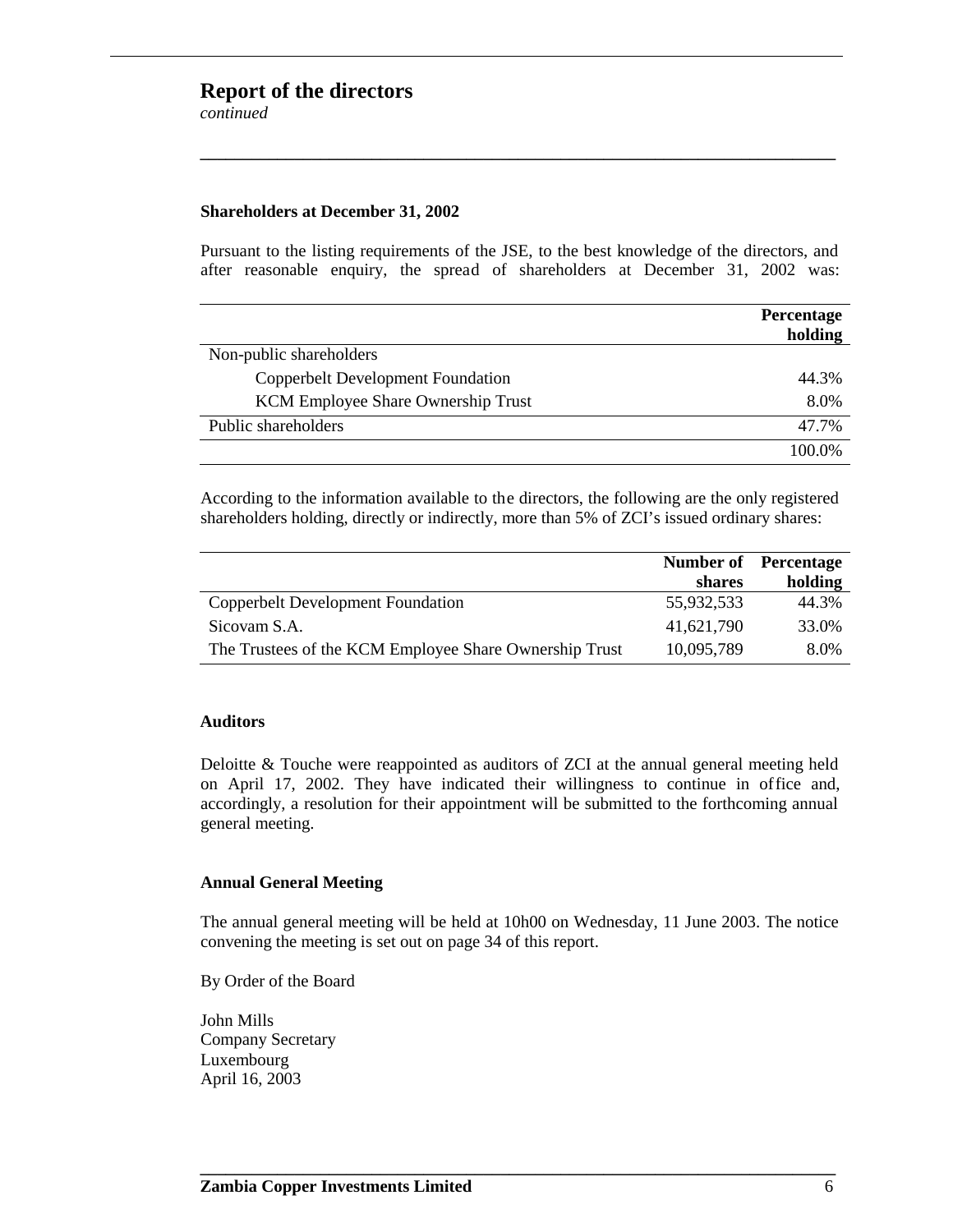### **Code of corporate practices and conduct**

ZCI and its operating subsidiary are committed to the principles of openness, integrity and accountability advocated in the South African King Report on Corporate Governance and the UK Combined Code on Corporate Governance. The directors endorse the Code of Corporate Practices and Conduct (the "Code"), as set out in the King Report.

**\_\_\_\_\_\_\_\_\_\_\_\_\_\_\_\_\_\_\_\_\_\_\_\_\_\_\_\_\_\_\_\_\_\_\_\_\_\_\_\_\_\_\_\_\_\_\_\_\_\_\_\_\_\_\_\_\_\_\_\_\_\_\_\_\_\_\_\_\_\_\_\_\_\_**

#### **Application**

Having regard to the fact that the Company has no employees or administrative infrastructure of its own, many of the requirements of the Code are not applicable to it. The Company has taken appropriate steps to implement procedures to ensure compliance with the Code by its operating subsidiary KCM.

#### **Annual financial statements**

The directors are responsible for the preparation, integrity and fair presentation of the financial statements and it is the responsibility of the independent auditors to report thereon. In preparing the annual financial statements the Company has used appropriate accounting policies consistently, supported by reasonable and prudent judgements and estimates and has complied with all statutory requirements and all applicable accounting standards, including International Accounting Standards. As stated in the "Going concern" paragraph of the Report of the directors and in note 2 to the Notes of the consolidated financial statements, following the announcement on January 24, 2002 a KCM Shareholders' Steering Committee had been established. Since that date, the shareholders of KCM, including the Government of the Republic of Zambia ("GRZ"), have been in discussion with a view to finding a solution that would enable both KCM and the Company to continue in operation as going concerns. These discussions are substantially complete and indicate that sufficient funding, ownership and management arrangements will be secured to enable KCM and the Company to continue in operation as going concerns for the foreseeable future.

#### **Board of directors**

The Company's board of directors comprises four non-executive directors. The board retains full and effective control over the Company. To fulfil their responsibilities, the Company's board of directors has access to accurate, relevant and timely information and to the advice and services of the company secretary who is responsible to the board for ensuring the board procedures are followed. In addition, the directors are entitled to obtain independent professional advice at the Company's expense, should they deem this necessary.

The KCM board of directors, which meets on a quarterly basis, comprises one executive director and five non-executive directors, of which three are appointed by ZCI. The chairman of the KCM board is a non-executive director and the executive director is KCM's chief executive officer. The KCM board reserves to itself a range of key issues and decisions to ensure that it retains proper direction and control of KCM. Non-executive directors are individuals of high calibre with diverse backgrounds and expertise which ensures that their views carry significant weight in deliberations and decisions.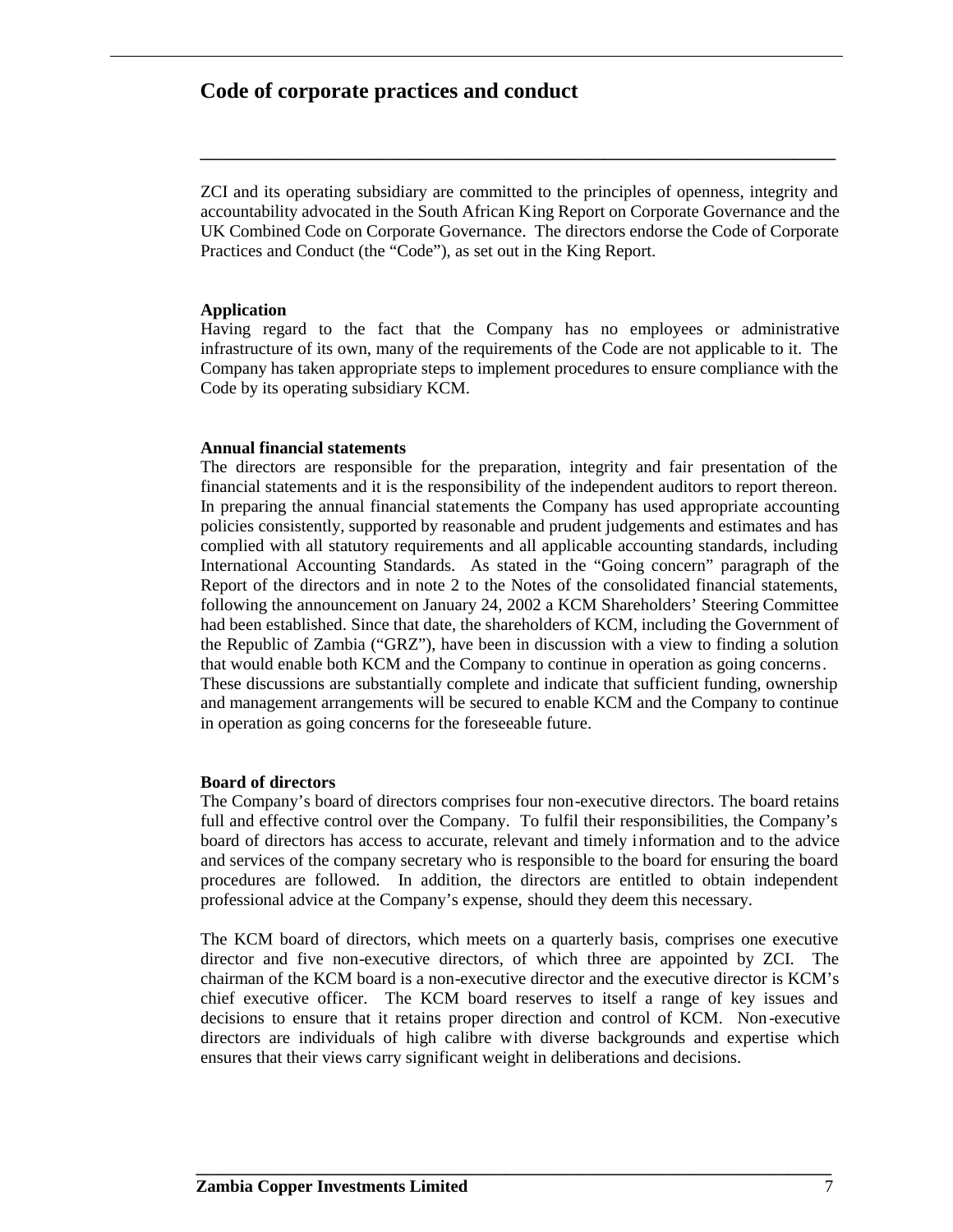### **Code of corporate practices and conduct**

*continued*

GRZ is entitled to certain rights through it's holding of one special share of KCM, including the requirement to grant it's written consent before any material change in the nature of KCM's business and to voluntarily wind up KCM.

**\_\_\_\_\_\_\_\_\_\_\_\_\_\_\_\_\_\_\_\_\_\_\_\_\_\_\_\_\_\_\_\_\_\_\_\_\_\_\_\_\_\_\_\_\_\_\_\_\_\_\_\_\_\_\_\_\_\_\_\_\_\_\_\_\_\_\_\_\_\_\_\_\_\_**

To assist the KCM board in discharging its collective responsibility for corporate governance, committees have been established to which certain of the board's responsibilities have been delegated. These committees have specific terms of reference and are accountable to the board.

#### **SHE Committee**

The Safety, Health and Environment ("SHE") Committee is responsible for developing framework policies and guidelines for safety, health, environment and social management and ensuring the progressive implementation of the same throughout KCM in working towards internationally accepted standards and best practices. The Committee is also responsible for addressing SHE risks and impacts in a systematic, comprehensive and businesslike manner and for promoting good relationships with the communities in which the Company operates. During the year the Company finalized Environmental and Social Management Plans with the GRZ and the Shareholders in line with best practice.

#### **Audit Committee**

The Audit Committee comprising solely of Non-Executive Directors and Alternate Directors is responsible, inter alia, for the review of the procedures and policies of internal control, the review of the measures taken by Management in mitigating risk, the regular review of the adjudication of tenders and award of contracts in ensuring that they comply with the intent of the Shareholders Agreement, the review of any statement on ethical standards for the Company, the review of the accounting principles, policies and practices adopted in the preparation of the statutory financial statements and the consideration of the appointment of external Auditors.

The Executive Committee is empowered and responsible for implementing the strategies and policies determined by the Board, managing the business and affairs of KCM, prioritising the allocation of capital, technical and human resources and establishing best management practices.

#### **Code of conduct**

The Company and KCM require that all directors and employees conduct themselves with honesty and integrity in all business practices to achieve the highest standard of ethical behaviour. In accordance with this objective, KCM has adopted a code of ethics to provide a clear guide as to the behaviour expected of directors and employees.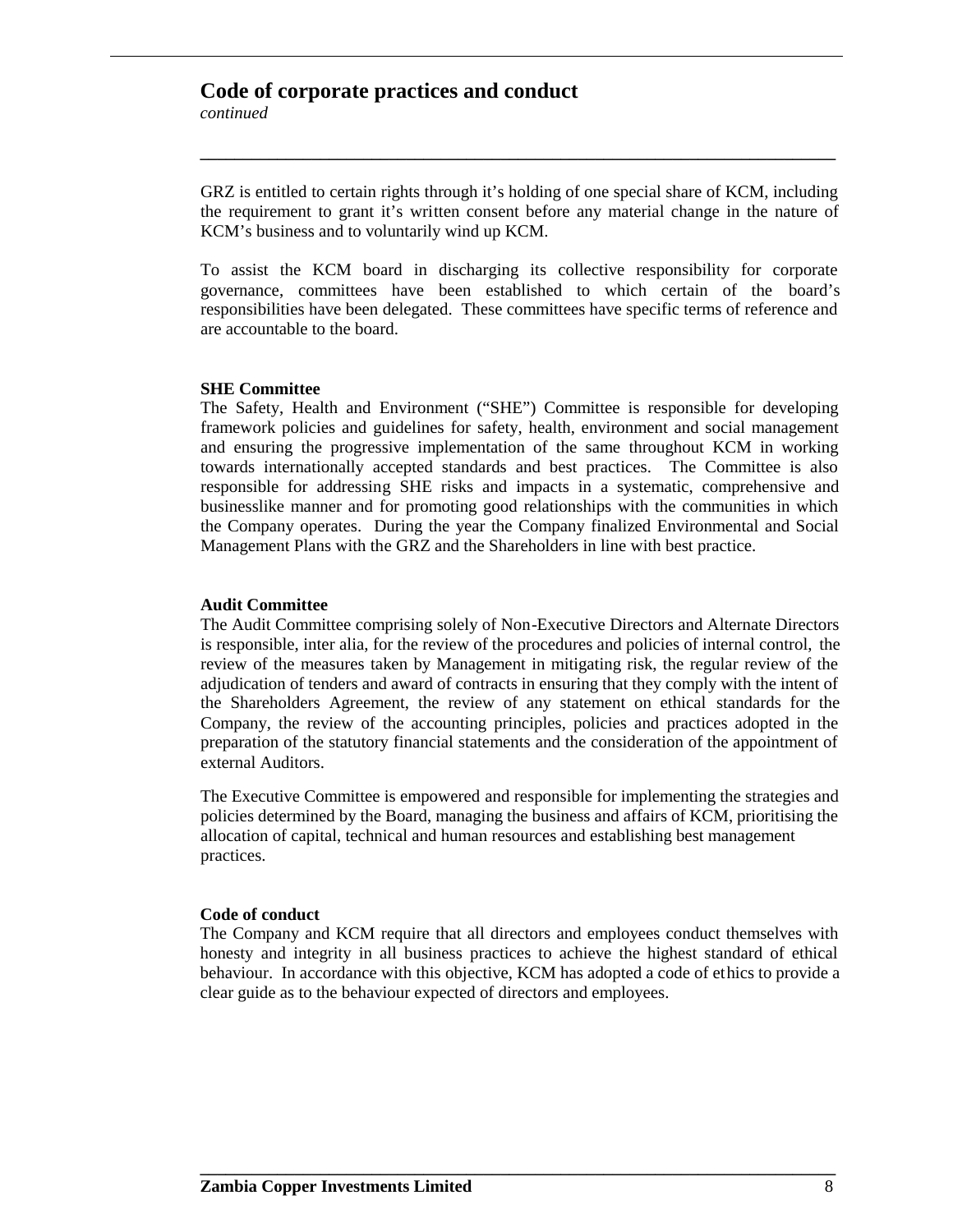### **Consolidated statement of earnings**

*for the year ended December 31, 2002 expressed in thousands of US Dollars*

|                                             | <b>Notes</b> | 2002                           | 2001       |
|---------------------------------------------|--------------|--------------------------------|------------|
| Turnover                                    | 4,5          | 394,096                        | 370,689    |
| Cost of sales                               |              | (344, 463)                     | (406, 788) |
| Gross Profit / (Loss)                       |              | 49,633                         | (36,099)   |
| Other operating expenses                    |              | (68,986)                       | (27,106)   |
| Depreciation                                |              | (30,272)                       | (20, 243)  |
| Impairment of tangible fixed assets         | 11           | (240, 369)                     |            |
| Loss from operations                        |              | (289, 994)                     | (83, 448)  |
| Other income                                |              | 4,696                          | 4,711      |
| Interest income                             |              | 17                             | 1,589      |
| Interest expense                            |              | (9,516)                        | (21, 916)  |
| Commitment fees on loan facility            |              | (102)                          | (1,680)    |
| General and administration expenses         |              | (784)                          | (1,073)    |
| Amortisation of goodwill                    |              |                                | (565)      |
| Impairment of goodwill                      | 11           | (66,066)                       |            |
| Contributions to finance restructuring      | 6            | 16,876                         |            |
| Restructuring costs                         |              | (4,687)                        |            |
| Loss before taxation                        |              | (349, 560)                     | (102, 382) |
| Taxation                                    | 8            | (193)                          | (3,883)    |
| Loss after taxation                         |              | (349,753)                      | (106, 265) |
| Loss attributable to minority interest      |              |                                | 20,296     |
| Net Loss                                    |              | (349, 753)                     | (85,969)   |
|                                             |              | per ordinary share in US cents |            |
| Headline loss before exceptional items      |              |                                |            |
| and amortisation and impairment of goodwill | 7            | (44.90)                        | (69.68)    |
| Net loss                                    | 7            | (282.94)                       | (70.14)    |

**\_\_\_\_\_\_\_\_\_\_\_\_\_\_\_\_\_\_\_\_\_\_\_\_\_\_\_\_\_\_\_\_\_\_\_\_\_\_\_\_\_\_\_\_\_\_\_\_\_\_\_\_\_\_\_\_\_\_\_\_\_\_\_\_\_\_\_\_\_\_\_\_\_\_**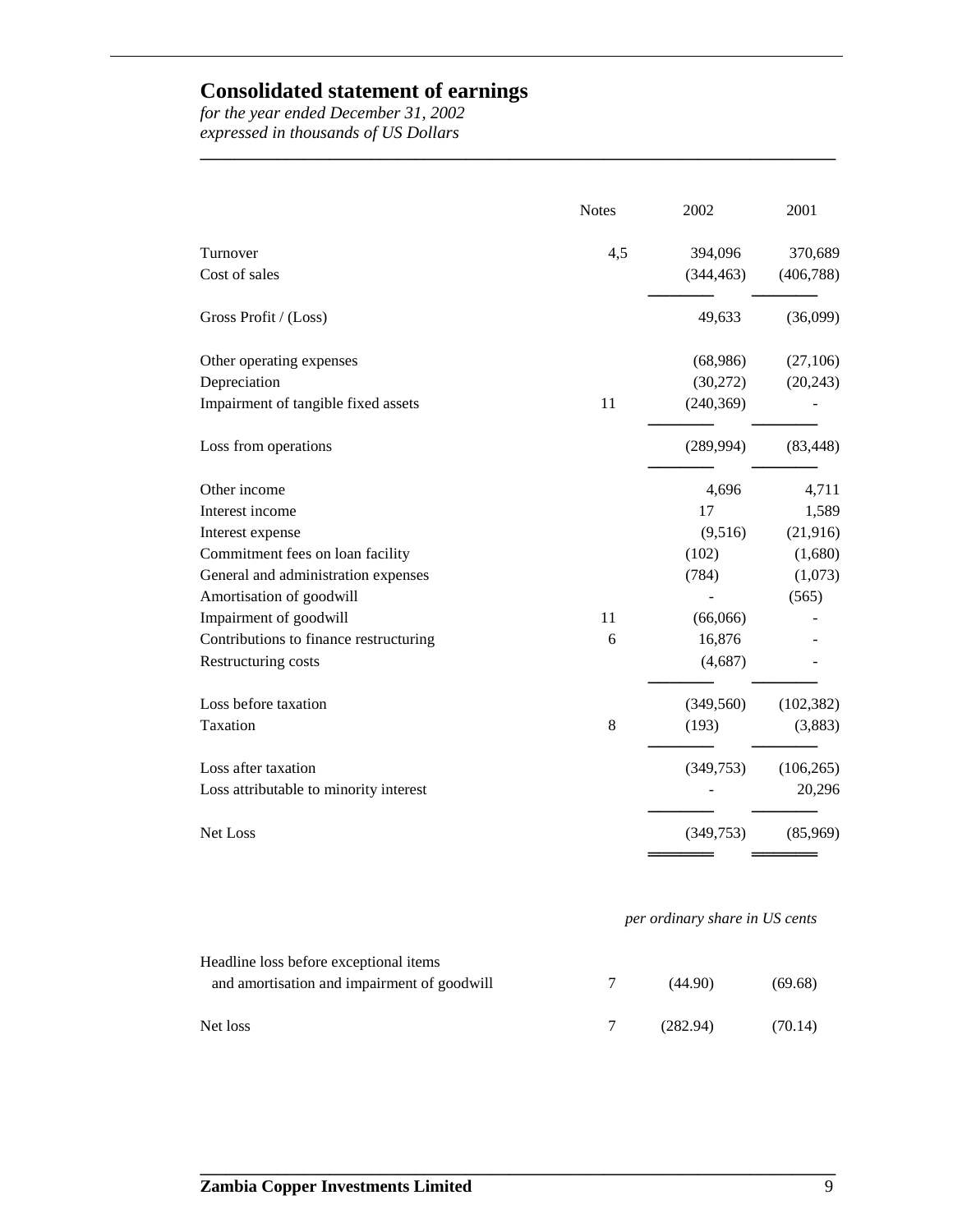# **Consolidated statement of financial position**

*for the year ended December 31, 2002 expressed in thousands of US Dollars*

| <b>Fixed Assets</b><br>Intangible assets<br>9<br>Tangible fixed assets<br>10<br>100,195<br>100,195<br><b>Investments and advances</b><br>12<br>100,195<br><b>Current assets</b><br><b>Stocks</b><br>13<br>88,308<br>46,658<br>Accounts receivable<br>14<br>Cash and short-term investments<br>15<br>39,126<br>174,092<br><b>Current liabilities</b><br>Short term loans and bank overdrafts<br>16<br>5,824<br>Accounts payable and accrued liabilities<br>17<br>53,171<br>58,995<br>115,097<br>Net current assets<br><b>Total assets less current liabilities</b><br>215,292<br>Long term liabilities<br>Long term loans<br>18<br>(35,033)<br>Provisions<br>19<br>(92, 632)<br>Deferred purchase consideration<br>20<br>Minority interest<br>(36, 335)<br>27<br>Net assets / (liabilities)<br>51,292<br><b>Capital and reserves</b><br>Capital<br>21<br>508,807<br>46,781<br>Accumulated deficit<br>(457, 515)<br>(107,762)<br>Shareholders' equity/(deficit)<br>51,292 | <b>Notes</b> | 2002 | 2001       |
|-------------------------------------------------------------------------------------------------------------------------------------------------------------------------------------------------------------------------------------------------------------------------------------------------------------------------------------------------------------------------------------------------------------------------------------------------------------------------------------------------------------------------------------------------------------------------------------------------------------------------------------------------------------------------------------------------------------------------------------------------------------------------------------------------------------------------------------------------------------------------------------------------------------------------------------------------------------------------|--------------|------|------------|
|                                                                                                                                                                                                                                                                                                                                                                                                                                                                                                                                                                                                                                                                                                                                                                                                                                                                                                                                                                         |              |      |            |
|                                                                                                                                                                                                                                                                                                                                                                                                                                                                                                                                                                                                                                                                                                                                                                                                                                                                                                                                                                         |              |      | 8,265      |
|                                                                                                                                                                                                                                                                                                                                                                                                                                                                                                                                                                                                                                                                                                                                                                                                                                                                                                                                                                         |              |      | 260,756    |
|                                                                                                                                                                                                                                                                                                                                                                                                                                                                                                                                                                                                                                                                                                                                                                                                                                                                                                                                                                         |              |      | 269,021    |
|                                                                                                                                                                                                                                                                                                                                                                                                                                                                                                                                                                                                                                                                                                                                                                                                                                                                                                                                                                         |              |      | 45,932     |
|                                                                                                                                                                                                                                                                                                                                                                                                                                                                                                                                                                                                                                                                                                                                                                                                                                                                                                                                                                         |              |      | 314,953    |
|                                                                                                                                                                                                                                                                                                                                                                                                                                                                                                                                                                                                                                                                                                                                                                                                                                                                                                                                                                         |              |      |            |
|                                                                                                                                                                                                                                                                                                                                                                                                                                                                                                                                                                                                                                                                                                                                                                                                                                                                                                                                                                         |              |      | 105,462    |
|                                                                                                                                                                                                                                                                                                                                                                                                                                                                                                                                                                                                                                                                                                                                                                                                                                                                                                                                                                         |              |      | 68,924     |
|                                                                                                                                                                                                                                                                                                                                                                                                                                                                                                                                                                                                                                                                                                                                                                                                                                                                                                                                                                         |              |      | 4,772      |
|                                                                                                                                                                                                                                                                                                                                                                                                                                                                                                                                                                                                                                                                                                                                                                                                                                                                                                                                                                         |              |      | 179,158    |
|                                                                                                                                                                                                                                                                                                                                                                                                                                                                                                                                                                                                                                                                                                                                                                                                                                                                                                                                                                         |              |      |            |
|                                                                                                                                                                                                                                                                                                                                                                                                                                                                                                                                                                                                                                                                                                                                                                                                                                                                                                                                                                         |              |      | 98,566     |
|                                                                                                                                                                                                                                                                                                                                                                                                                                                                                                                                                                                                                                                                                                                                                                                                                                                                                                                                                                         |              |      | 62,172     |
|                                                                                                                                                                                                                                                                                                                                                                                                                                                                                                                                                                                                                                                                                                                                                                                                                                                                                                                                                                         |              |      | 160,738    |
|                                                                                                                                                                                                                                                                                                                                                                                                                                                                                                                                                                                                                                                                                                                                                                                                                                                                                                                                                                         |              |      | 18,420     |
|                                                                                                                                                                                                                                                                                                                                                                                                                                                                                                                                                                                                                                                                                                                                                                                                                                                                                                                                                                         |              |      | 333,373    |
|                                                                                                                                                                                                                                                                                                                                                                                                                                                                                                                                                                                                                                                                                                                                                                                                                                                                                                                                                                         |              |      |            |
|                                                                                                                                                                                                                                                                                                                                                                                                                                                                                                                                                                                                                                                                                                                                                                                                                                                                                                                                                                         |              |      | (263, 346) |
|                                                                                                                                                                                                                                                                                                                                                                                                                                                                                                                                                                                                                                                                                                                                                                                                                                                                                                                                                                         |              |      | (69, 451)  |
|                                                                                                                                                                                                                                                                                                                                                                                                                                                                                                                                                                                                                                                                                                                                                                                                                                                                                                                                                                         |              |      | (61, 557)  |
|                                                                                                                                                                                                                                                                                                                                                                                                                                                                                                                                                                                                                                                                                                                                                                                                                                                                                                                                                                         |              |      |            |
|                                                                                                                                                                                                                                                                                                                                                                                                                                                                                                                                                                                                                                                                                                                                                                                                                                                                                                                                                                         |              |      | (60, 981)  |
|                                                                                                                                                                                                                                                                                                                                                                                                                                                                                                                                                                                                                                                                                                                                                                                                                                                                                                                                                                         |              |      |            |
|                                                                                                                                                                                                                                                                                                                                                                                                                                                                                                                                                                                                                                                                                                                                                                                                                                                                                                                                                                         |              |      |            |
|                                                                                                                                                                                                                                                                                                                                                                                                                                                                                                                                                                                                                                                                                                                                                                                                                                                                                                                                                                         |              |      |            |
|                                                                                                                                                                                                                                                                                                                                                                                                                                                                                                                                                                                                                                                                                                                                                                                                                                                                                                                                                                         |              |      | (60, 981)  |

**\_\_\_\_\_\_\_\_\_\_\_\_\_\_\_\_\_\_\_\_\_\_\_\_\_\_\_\_\_\_\_\_\_\_\_\_\_\_\_\_\_\_\_\_\_\_\_\_\_\_\_\_\_\_\_\_\_\_\_\_\_\_\_\_\_\_\_\_\_\_\_\_\_\_**

**\_\_\_\_\_\_\_\_\_\_\_\_\_\_\_\_\_\_\_\_\_\_\_\_\_\_\_\_\_\_\_\_\_\_\_\_\_\_\_\_\_\_\_\_\_\_\_\_\_\_\_\_\_\_\_\_\_\_\_\_\_\_\_\_\_\_\_\_\_\_\_\_\_\_**

Approved by the board of directors, dated April 16, 2003: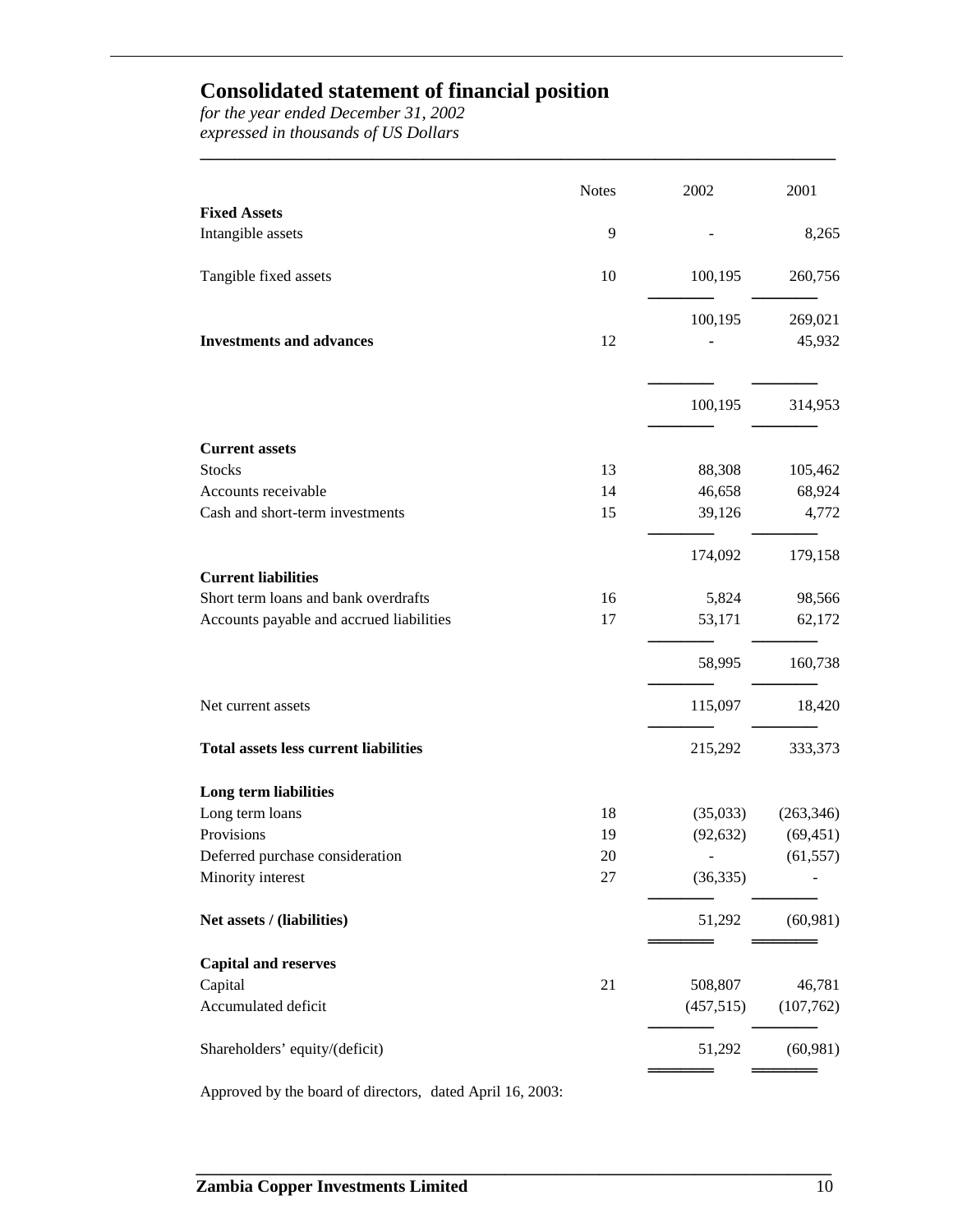# **Consolidated statement of earnings**

*for the year ended December 31, 2002 expressed in thousands of US Dollars*

B. Ireton, director S. Georgala, director

**\_\_\_\_\_\_\_\_\_\_\_\_\_\_\_\_\_\_\_\_\_\_\_\_\_\_\_\_\_\_\_\_\_\_\_\_\_\_\_\_\_\_\_\_\_\_\_\_\_\_\_\_\_\_\_\_\_\_\_\_\_\_\_\_\_\_\_\_\_\_\_\_\_\_**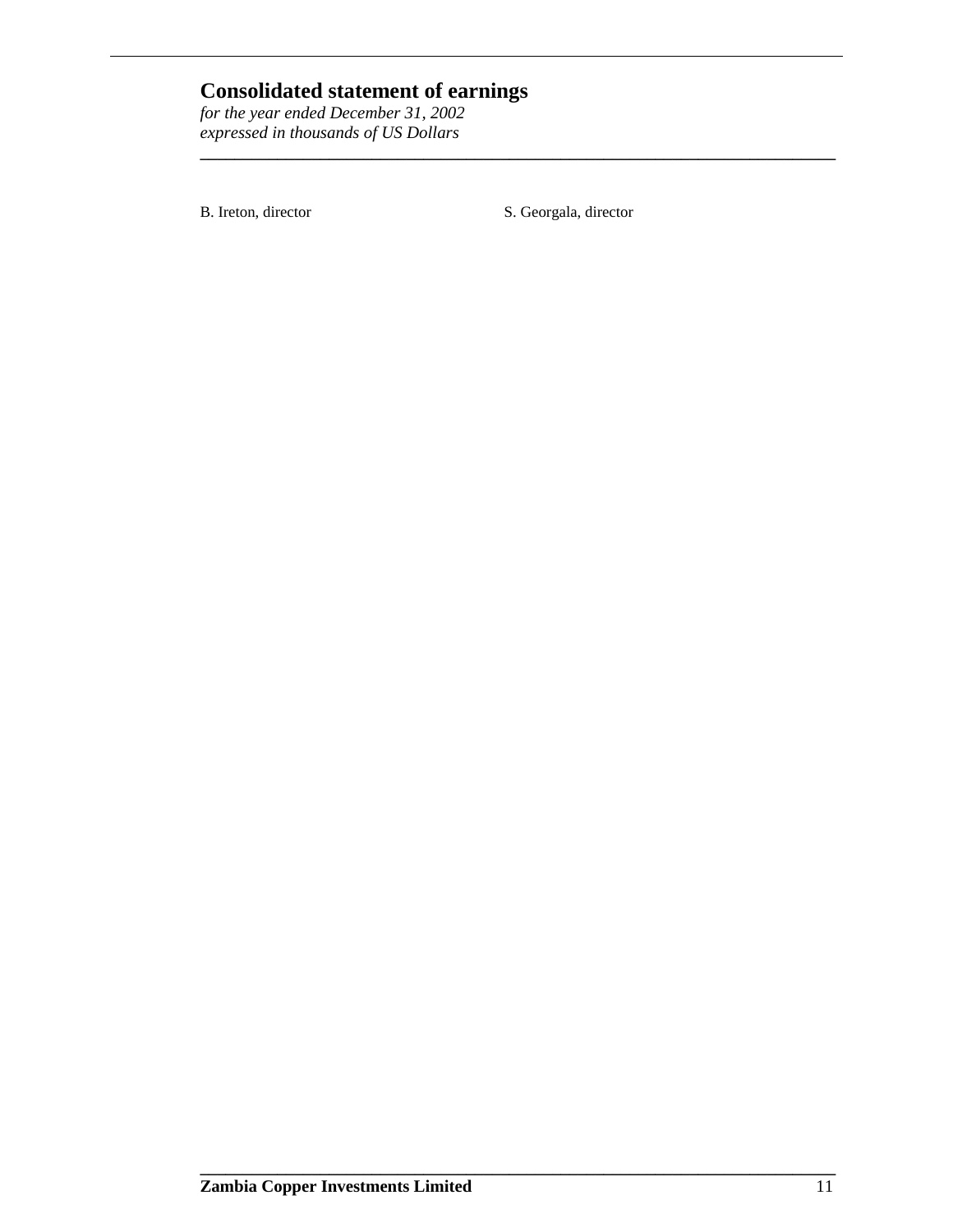### **Consolidated statement of changes to equity**

*for the year ended December 31, 2002 expressed in thousands of US Dollars*

|                                                                                        | <b>Share</b><br>capital | Contributed<br>surplus | Accumulated<br>deficit | Total                       |
|----------------------------------------------------------------------------------------|-------------------------|------------------------|------------------------|-----------------------------|
| <b>Balance at 31 December 2000</b>                                                     | 29,426                  | 17,355                 | (21,793)               | 24,988                      |
| Loss for the year                                                                      |                         |                        | (85,969)               | (85,969)                    |
| <b>Balance at 31 December 2001</b>                                                     | 29,426                  | 17,355                 | (107,762)              | (60, 981)                   |
| Shares issued (note 21)<br>Contributed on restructuring (note 21)<br>Loss for the year | 873                     | 461,153                | (349,753)              | 873<br>461,153<br>(349,753) |
| <b>Balance at 31 December 2002</b>                                                     | 30,299                  | 478,508                | (457, 515)             | 51,292                      |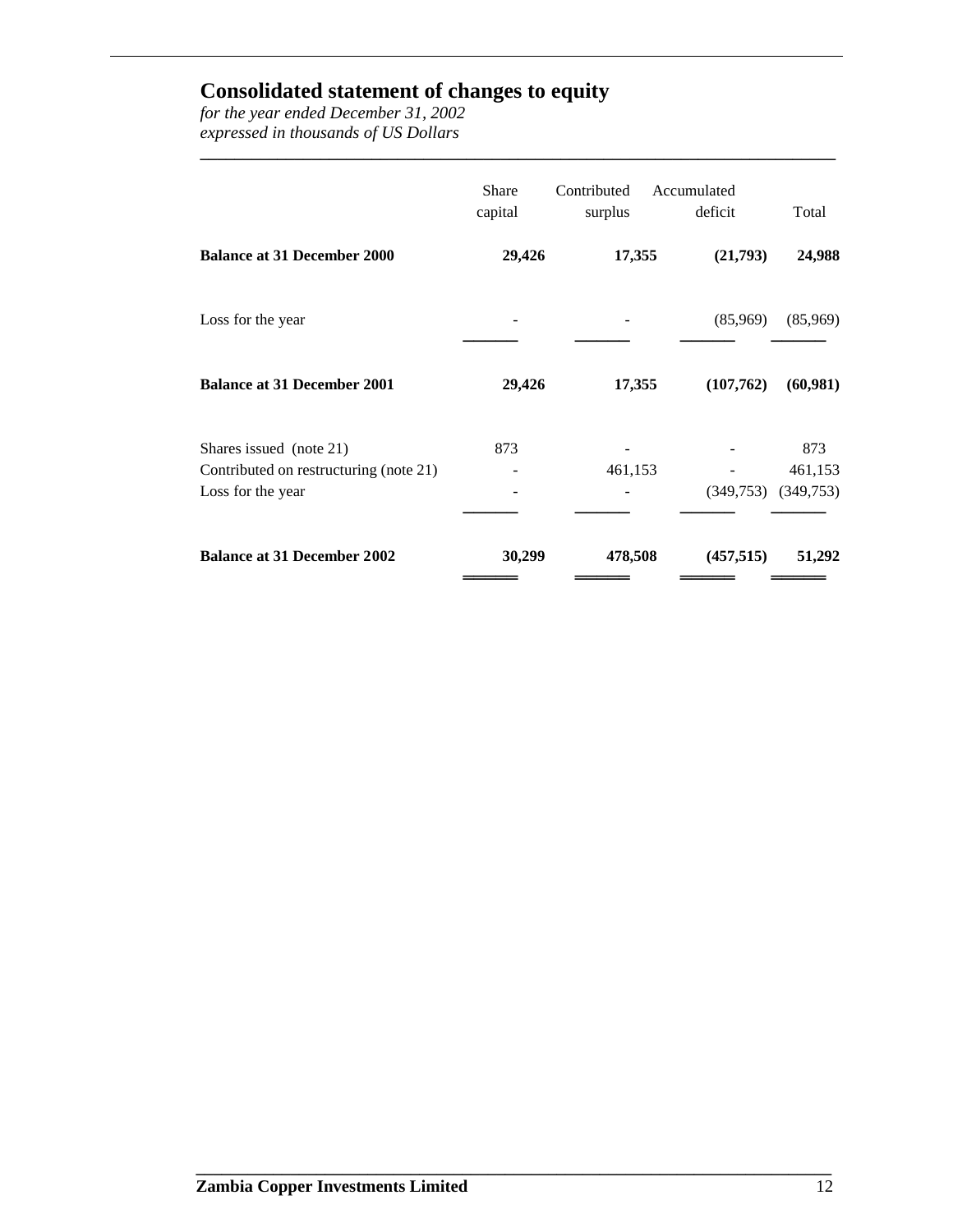# **Consolidated statement of cash flows**

*for the year ended December 31, 2002 expressed in thousands of US Dollars*

| <b>Notes</b>                                            | 2002       | 2001       |
|---------------------------------------------------------|------------|------------|
| <b>Cash flow from operating activities</b>              |            |            |
| Cash received from customers                            | 398,559    | 361,945    |
| Cash paid to suppliers and employees                    | (378, 425) | (465, 756) |
| Cash generated / (absorbed) by operations               | 20,134     | (103, 811) |
| Interest received                                       |            | 356        |
| Interest paid                                           | (1, 343)   | (5,314)    |
| Income tax paid                                         | (80)       | (351)      |
| Net cash generated / (absorbed) by operating activities | 18,711     | (109, 120) |
| <b>Cash flow from investing activities</b>              |            |            |
| Investment in KCM                                       |            | (2,832)    |
| Proceeds from disposal of tangible fixed assets         | 334        |            |
| Capital expenditure                                     | (58, 277)  | (107, 297) |
| Cash absorbed by investing activities                   | (57, 943)  | (110, 129) |
| <b>Cash flow from financing activities</b>              |            |            |
| Proceeds from external borrowings                       |            | 154,000    |
| Advances by minority shareholders in KCM                |            | 21,000     |
| Shareholders long-term loans received                   | 97,813     |            |
| Other loans received                                    | 35,000     |            |
| Contributions received to finance restructuring         | 33,637     |            |
| Short term loans repaid                                 | (60,000)   |            |
| Cash generated by financing activities                  | 106,450    | 175,000    |
| Net increase / (decrease) in cash                       | 67,218     | (44,249)   |
| Net (debt)/cash at the beginning of the year            | (33,916)   | 10,333     |
| Net cash / (debt) at the end of the year                | 33,302     | (33,916)   |
| Cash deposits and cash at bank<br>15                    | 39,126     | 4,650      |
| Bank overdraft - unsecured<br>16                        | (5,824)    | (38, 566)  |
| Net cash / (debt) at the end of the year                | 33,302     | (33,916)   |

**\_\_\_\_\_\_\_\_\_\_\_\_\_\_\_\_\_\_\_\_\_\_\_\_\_\_\_\_\_\_\_\_\_\_\_\_\_\_\_\_\_\_\_\_\_\_\_\_\_\_\_\_\_\_\_\_\_\_\_\_\_\_\_\_\_\_\_\_\_\_\_\_\_\_**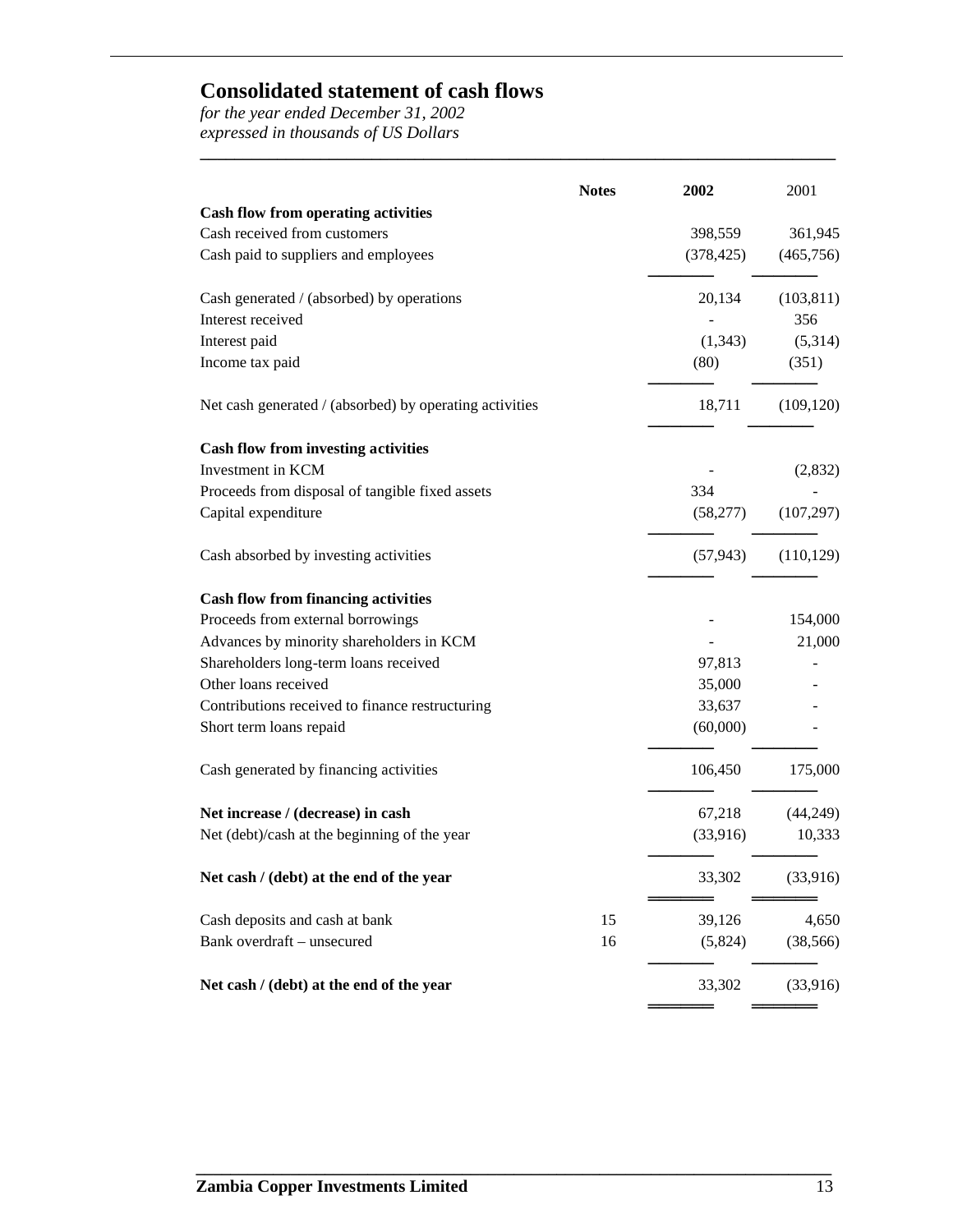*for the year ended December 31, 2002 expressed in thousands of US Dollars*

#### **1 Incorporation**

Zambia Copper Investments Limited ("ZCI" or the "Company') is incorporated as an investments holding company in Bermuda. The company is exempt from Bermuda taxation.

**\_\_\_\_\_\_\_\_\_\_\_\_\_\_\_\_\_\_\_\_\_\_\_\_\_\_\_\_\_\_\_\_\_\_\_\_\_\_\_\_\_\_\_\_\_\_\_\_\_\_\_\_\_\_\_\_\_\_\_\_\_\_\_\_\_\_\_\_\_\_\_\_\_\_**

The Company's principal activity is the holding of a 58% interest in Konkola Copper Mines plc ('KCM'), a company incorporated in the Republic of Zambia. The Group had an average of 9,919 permanent employees in 2002 (2001:9,611).

#### **2 Basis of preparation of consolidated financial statements**

On January 24, 2002 the Company issued an announcement to the effect that, following advice from Anglo American plc, it would not be in a position to provide funding to its principal subsidiary, KCM, beyond its obligations under the Subscription and Shareholders Loan Agreement ("SSLA"). Furthermore, the announcement stated that KCM's financial projections, that are based on current metal prices, indicate that in order to sustain its operations KCM will require funding, over and above that pledged under the SSLA, from around the end of the first quarter of 2002 and it was decided to restructure KCM.

As stated in the "Going concern" paragraph of the Report of the directors, following the announcement on January 24, 2002 a KCM Shareholders' Steering Committee had been established on which was represented all the shareholders including the GRZ, to explore all options available to the Company following ZCI's announcement. Negotiations took place between the shareholders, which culminated in Agreements to restructure KCM, which were signed on 16 August 2002 and became effective on 17 September 2002. Further details of the restructuring are provided in note 22.

Following the restructuring, the directors are of the view that the Company is a going concern and the financial statements have been prepared on this basis.

#### **3 Significant accounting policies**

#### *Basis of accounting*

The financial statements are prepared in accordance with International Financial Reporting Standards. The preparation of financial statements in conformity with International Financial Reporting Standards requires management to make estimates and assumptions that affect the reported amount of assets and liabilities, disclosure of contingent assets and liabilities and the reported amount of revenues and expenses during the reporting period. Actual results could differ from those estimates.

These financial statements are presented in United States Dollars since that is the currency in which the majority of the Company are denominated.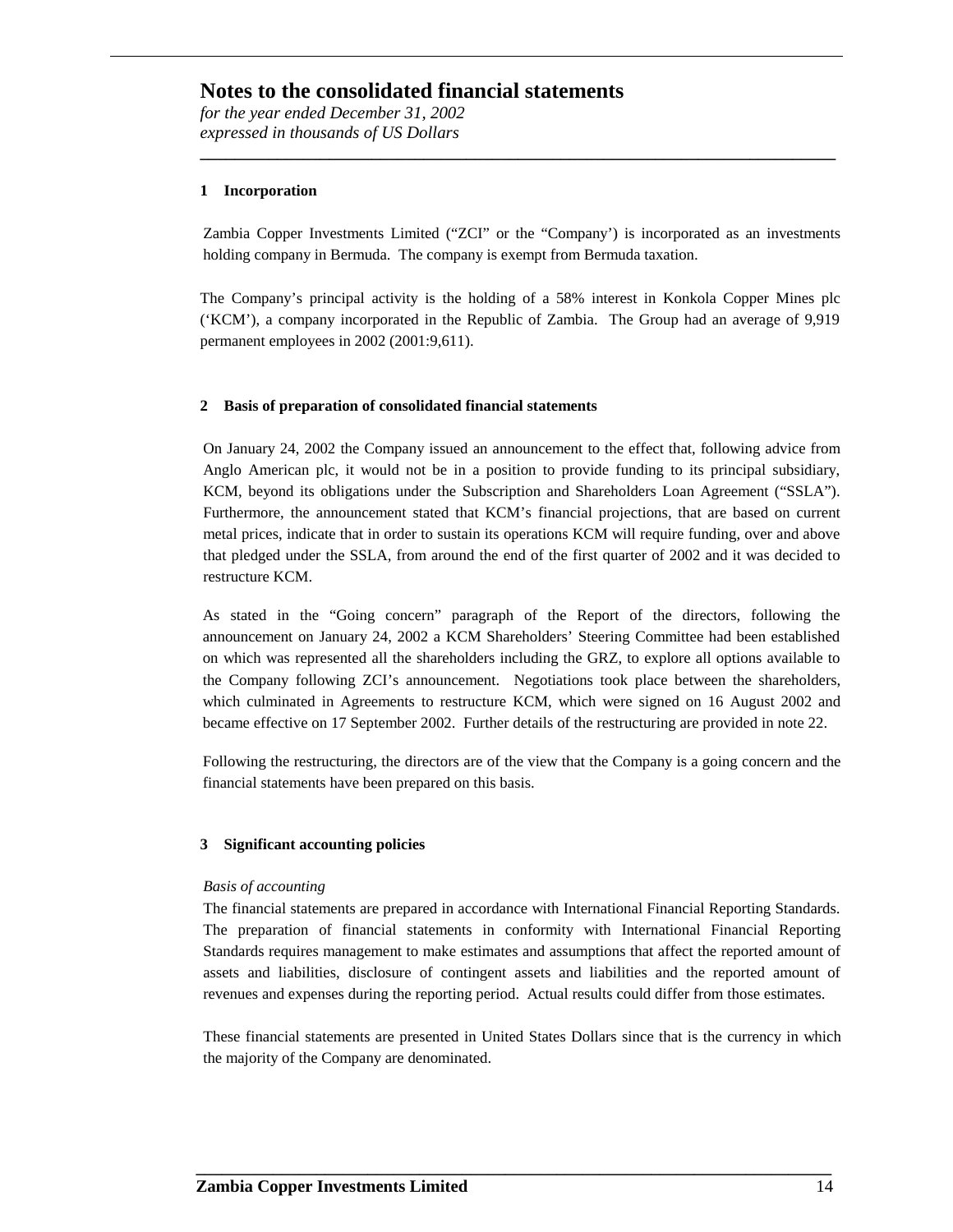*for the year ended December 31, 2002 expressed in thousands of US Dollars*

The financial statements have been prepared on the historical cost basis. The accounting policies applied are consistent with the previous year. The principal accounting policies adopted are set out below.

**\_\_\_\_\_\_\_\_\_\_\_\_\_\_\_\_\_\_\_\_\_\_\_\_\_\_\_\_\_\_\_\_\_\_\_\_\_\_\_\_\_\_\_\_\_\_\_\_\_\_\_\_\_\_\_\_\_\_\_\_\_\_\_\_\_\_\_\_\_\_\_\_\_\_**

#### *Principles of consolidation*

The consolidated financial statements include the financial statements of ZCI and all companies more than 50% owned by ZCI.

The interest of minority shareholders is stated at the minority's proportion of the fair values of the assets and liabilities recognised.

All significant intercompany transactions and balances between group companies are eliminated on consolidation.

#### *Acquisitions and goodwill arising thereon*

Where an investment in a subsidiary is made, any difference between the purchase price and the fair value of the attributable net assets is recognised as goodwill. Goodwill is amortised over its estimated useful life up to a maximum of 20 years and is included within intangible fixed assets. The unamortised balance is reviewed on a regular basis and, if an impairment in value has occurred, it is written off in the period in which the circumstances are identified.

Negative goodwill is created where the attribute fair value of the net tangible assets acquired exceeds the fair value of the consideration paid, and is recognised in the periods it is expected to benefit.

#### *Turnover*

Turnover represents the amounts invoiced, excluding value added tax, in respect of metals and other products despatched to customers during the year.

#### *Tangible Fixed Assets*

Mining assets are stated in the balance sheet at cost less accumulated amortisation. Other tangible fixed assets are stated in the balance sheet at cost less depreciation.

Mining assets include the cost of acquiring and developing mining properties.

Expenditure on assets under construction is initially shown as capital work in progress and is transferred to the relevant class of asset when commissioned.

The cost of borrowings utilised for the acquisitions or construction of tangible fixed assets is capitalised during the period to commissioning and shown as part of the cost of fixed assets. Borrowing costs incurred after the date of commissioning are charged to the profit and loss account.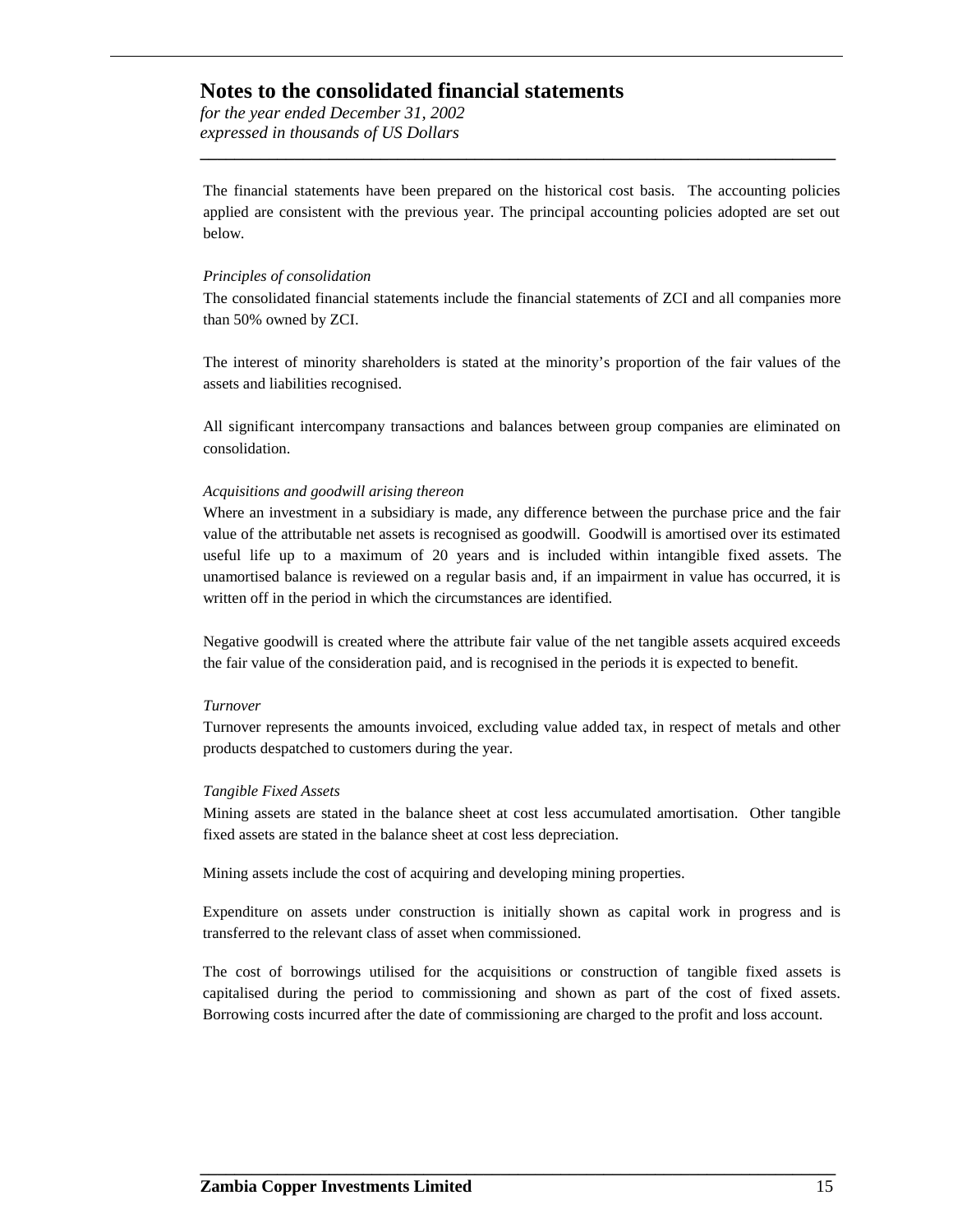*for the year ended December 31, 2002 expressed in thousands of US Dollars*

The cost of developing access to mine ore bodies during the commercial production stage is normally written off as production cost. However, where such costs are significant and are identified as benefiting future years, they are capitalised and included in mining assets and expensed in the year when the related production is achieved

**\_\_\_\_\_\_\_\_\_\_\_\_\_\_\_\_\_\_\_\_\_\_\_\_\_\_\_\_\_\_\_\_\_\_\_\_\_\_\_\_\_\_\_\_\_\_\_\_\_\_\_\_\_\_\_\_\_\_\_\_\_\_\_\_\_\_\_\_\_\_\_\_\_\_**

If the recoverable amount of any of the above assets is less than the carrying value, a provision is made for the impairment in value.

#### *Amortisation and Depreciation*

Amortisation is charged to write off the cost of mining properties and leases and mine developments using the unit of production method based on proven and probable reserves.

Amortisation is charged to write off the cost of land and buildings on a straight line basis up to a maximum of life of mine.

Depreciation is charged to write off the cost of plant, equipment and motor vehicles at varying rates, over the lower of life of mine and the estimated useful lives of the mines to which they relate or on a straight-line basis over their estimated useful lives.

Capital work in-progress is not depreciated.

#### *Impairment*

At each balance sheet date, the Group review the carrying amounts of its tangible and intangible assets to determine whether there is any indication that those assets have suffered an impairment loss. If any such indication exists, the recoverable amount of the asset is estimated in order to determine the extent of the impairment loss (if any). Where it is not possible to estimate the recoverable amount of an individual asset, the Group estimate the recoverable amount of the cash-generating unit to which the asset belongs.

Recoverable amount is the greater of net selling price and value in use. In assessing value in use, the estimated future cash flows are discounted to their present value using a pre-tax discount rate that reflects current market assessments of the time value of money and the risks specific to the asset.

If the recoverable amount of an asset (or cash-generating unit) is estimated to be less than its carrying amount, the carrying amount of the asset (cash-generating unit) is reduced to its recoverable amount. Impairment losses are recognised as an expense immediately.

Where an impairment loss subsequently reverses, the carrying amount of the asset (cash-generating unit) is increased to the revised estimate of its recoverable amount, but so that the increased carrying amount does not exceed the carrying amount that would have been determined had no impairment loss been recognised for the asset (cash-generating unit) in prior years. A reversal of an impairment loss is recognised as income immediately. An impairment loss previously recognised in respect of goodwill should be reversed only if the loss was caused by a specific event of an exceptional nature that is not expected to recur.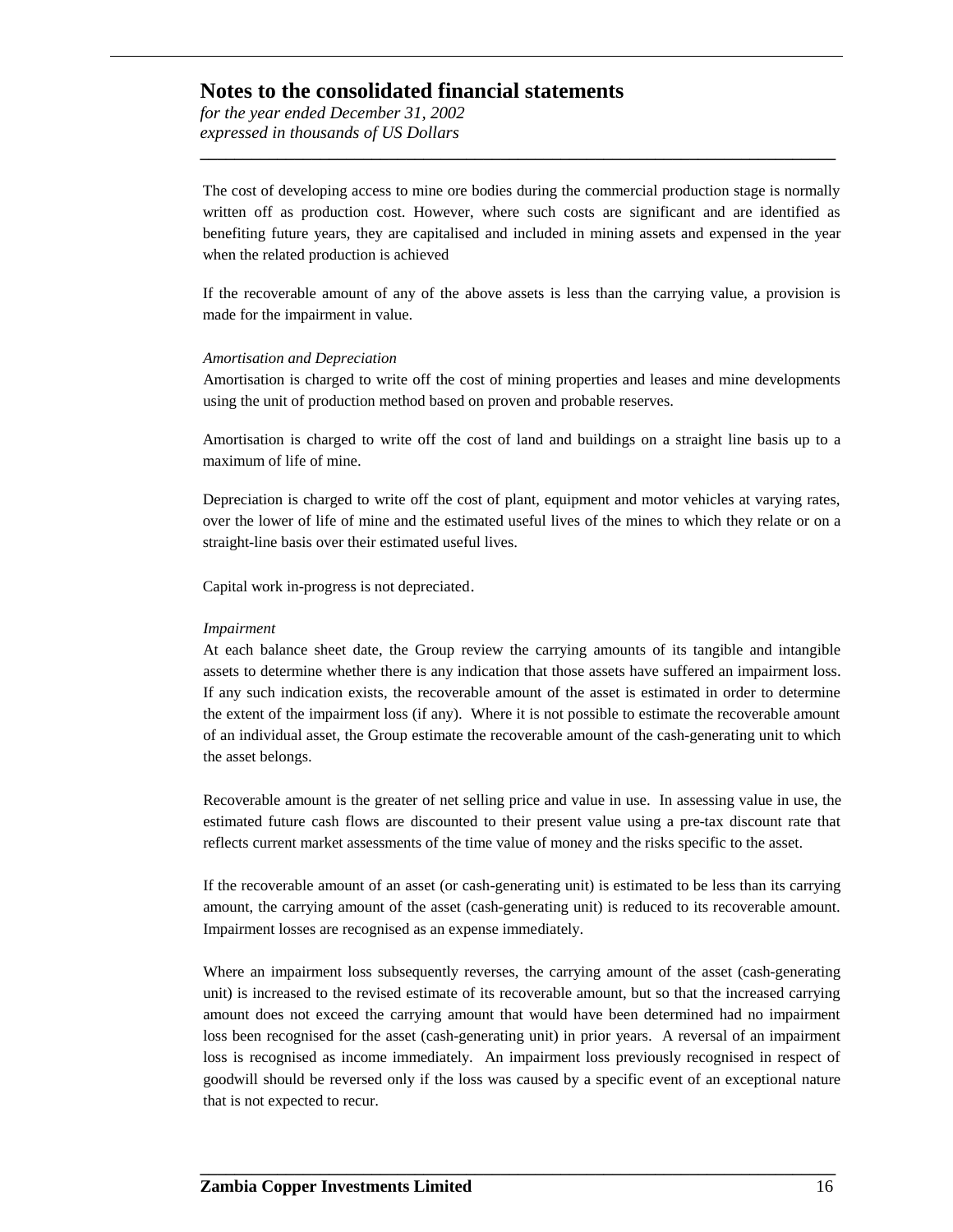*for the year ended December 31, 2002 expressed in thousands of US Dollars*

#### *Stocks*

Finished and process metal stocks are valued at the lower of cost or estimate net realisable value. Cost represents average production cost and excludes corporate head office and certain administration and selling expenses. Net realisable value represents the estimated selling prices less all estimated costs of completion and costs to be incurred in marketing, selling and distribution.

**\_\_\_\_\_\_\_\_\_\_\_\_\_\_\_\_\_\_\_\_\_\_\_\_\_\_\_\_\_\_\_\_\_\_\_\_\_\_\_\_\_\_\_\_\_\_\_\_\_\_\_\_\_\_\_\_\_\_\_\_\_\_\_\_\_\_\_\_\_\_\_\_\_\_**

Consumable stores are valued at the lower of cost or estimate net realisable value. A provision is made for excess, slow moving and obsolete items. Cost is determined on a weighted average basis and includes all direct costs incurred up to delivery at mine.

#### *Pensions*

*KCM* maintains a defined contribution pension scheme for most of its employees. The costs relating to the scheme are charged against income as they fall due.

#### *Trade receivables*

Receivables are stated at their nominal value as reduced by appropriate allowances for estimate irrecoverable amounts.

#### *Bank borrowings*

Interest-bearing bank loans and overdrafts are recorded at the proceeds received, net of direct issue costs. Finance charges, including premiums payable on settlement or redemption, are accounted for on an accrual basis and are added to the carrying amount of the instrument to the extent that they are not settled in the period in which they arise.

#### *Accounts payable*

Accounts payable are stated at their nominal value.

#### *Restoration, rehabilitation and environmental costs*

An obligation to incur restoration, rehabilitation and environmental costs arises when environmental disturbance is caused by the development or ongoing production of a mine,

Costs arising from the installation of plant and other site preparation work, discounted to their net present value, are provided for and capitalised at the start of each project, as soon as the obligation to incur such costs arises. These costs are charged against profits over the life of the operation, through the depreciation for the asset and the unwinding of the discount on the provision. Costs for restoration of subsequent site damage, which is created on an ongoing basis during production, are provided for and charged against income as extraction progresses.

**\_\_\_\_\_\_\_\_\_\_\_\_\_\_\_\_\_\_\_\_\_\_\_\_\_\_\_\_\_\_\_\_\_\_\_\_\_\_\_\_\_\_\_\_\_\_\_\_\_\_\_\_\_\_\_\_\_\_\_\_\_\_\_\_\_\_\_\_\_\_\_\_\_\_**

#### *Taxation*

Income tax expense represents the sum of the tax currently payable and deferred tax.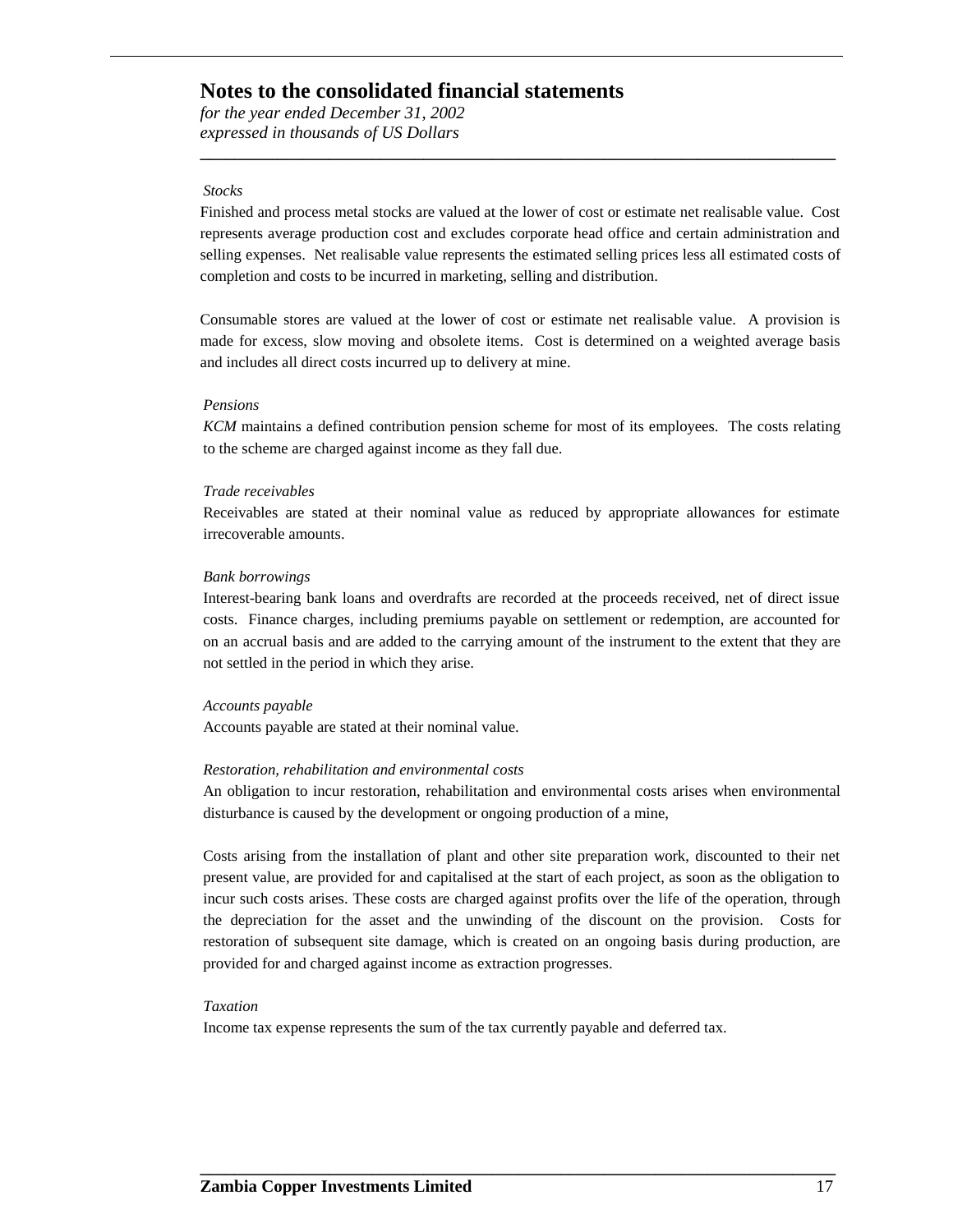*for the year ended December 31, 2002 expressed in thousands of US Dollars*

The tax currently payable is based on taxable profit for the year. Taxable profit differs from net profit as reported in the income statement because it excludes items of income or expense that are taxable or deductible in other years and it further excludes items that are never taxable or deductible. The Group's liability for current tax is calculated using tax rates that have been enacted or substantively enacted by the balance sheet date.

**\_\_\_\_\_\_\_\_\_\_\_\_\_\_\_\_\_\_\_\_\_\_\_\_\_\_\_\_\_\_\_\_\_\_\_\_\_\_\_\_\_\_\_\_\_\_\_\_\_\_\_\_\_\_\_\_\_\_\_\_\_\_\_\_\_\_\_\_\_\_\_\_\_\_**

Deferred tax is the tax expected to be payable or recoverable on differences between the carrying amount of assets and liabilities in the financial statements and the corresponding tax basis used in the computation of taxable profit and is accounted for using the balance sheet liability method. Deferred tax liabilities are generally recognised for all taxable temporary differences and deferred tax assets are recognised to the extent that it is probable that taxable profits will be available against which deductible temporary differences can be utilised. Such assets and liabilities are not recognised if the temporary difference arises from goodwill or from the initial recognition of other assets and liabilities in a transaction that affects neither the tax profit nor the accounting profit.

The carrying amount of deferred tax assets is reviewed at each balance sheet date and reduced to the extent that it is no longer probable that sufficient taxable profit will b available to allow all or part of the asset to be recovered.

#### *Leases*

Rental costs under operating leases are charged to profit and loss in equal annual amounts over the lease term*.* 

#### *Translation of foreign currencies*

Transactions denominated in currencies other than United States Dollars are accounted for at the rate of exchange ruling on the date of the transaction. Where the transaction is covered by a forward exchange contract the rate specified in the contract is used.

Monetary assets and liabilities denominated in currencies other than United States Dollars are accounted for at the rates of exchange ruling at the balance sheet date, or at the forward rate determined in forward exchange contracts. Gains and losses arising on translation are included in the profit and loss account for the period.

#### *Hedging transactions*

In order to hedge its exposure to commodity price risk, KCM may enter into forward, option and swap contracts. Gains and losses on these contracts are recognised in the period to which the gains and losses of the underlying transactions relate. Where commodity option contracts hedge anticipated future production or purchases, KCM amortises the option premiums paid over the life of the option and recognises any realised gains and losses on exercise in the period in which the hedged production is sold or commodity purchases are made.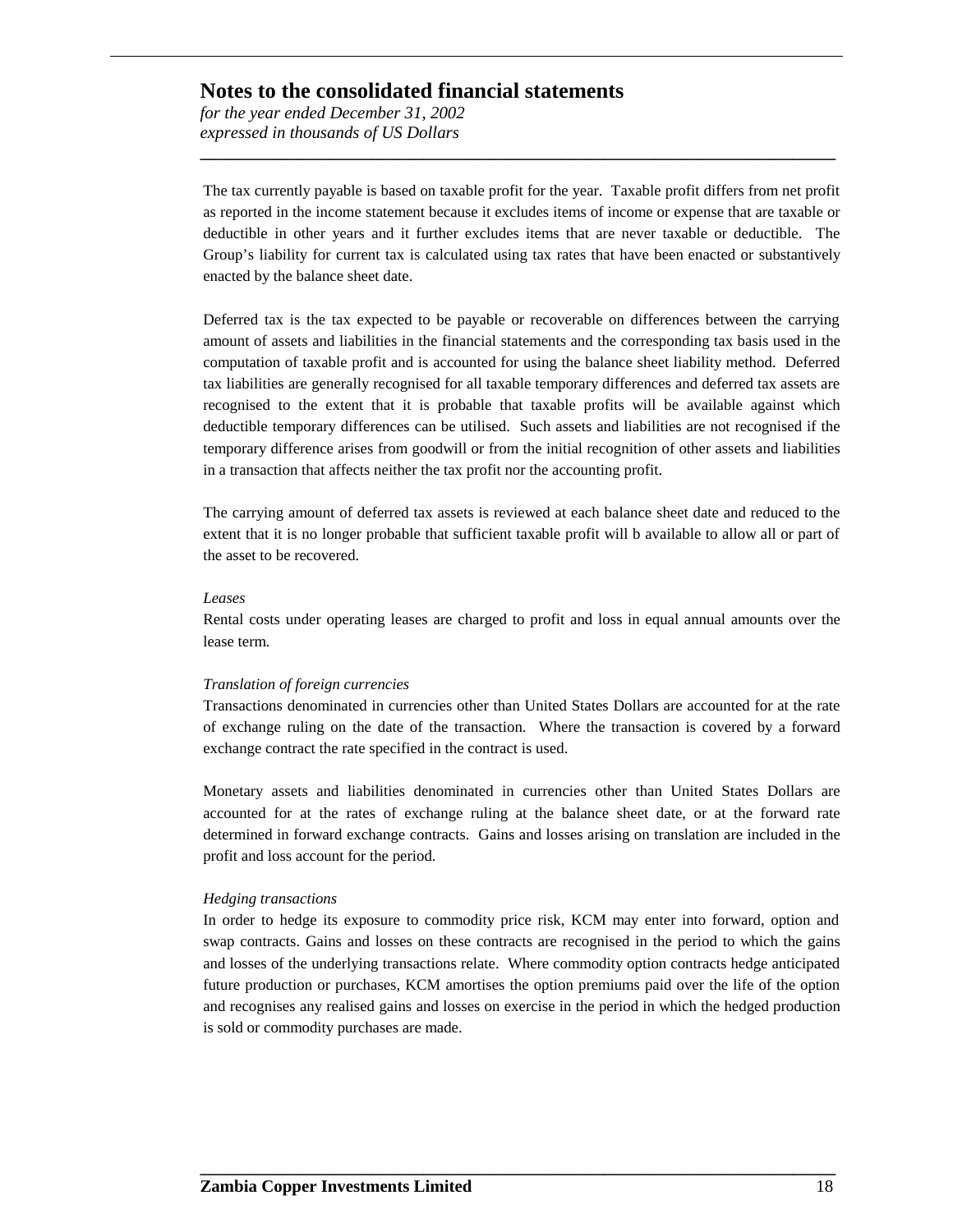*for the year ended December 31, 2002 expressed in thousands of US Dollars*

#### **4 Principal activity and segmental information**

The principal activity of the Group is the mining and production of copper and cobalt, and toll treatment of copper concentrates. The sales revenue can be analysed as follows:

**\_\_\_\_\_\_\_\_\_\_\_\_\_\_\_\_\_\_\_\_\_\_\_\_\_\_\_\_\_\_\_\_\_\_\_\_\_\_\_\_\_\_\_\_\_\_\_\_\_\_\_\_\_\_\_\_\_\_\_\_\_\_\_\_\_\_\_\_\_\_\_\_\_\_**

|        | 2002    | 2001    |
|--------|---------|---------|
| Copper | 355,591 | 325,132 |
| Cobalt | 30,603  | 44,511  |
| Other  | 7,902   | 1,046   |
|        |         |         |
|        | 394,096 | 370,689 |
|        |         |         |

The Group has one reportable segment, its principal activity.

#### **5 Geographical segments**

The Group mining operations are located in Zambia. The following table provides an analysis of the Group's sales by geographical market:

|                | 2002    | 2001    |
|----------------|---------|---------|
| Sales revenues |         |         |
| Asia           | 321,556 | 257,870 |
| Europe         | 63,416  | 60,652  |
| Rest of Africa | 7,653   | 52,167  |
| America        | 1,471   |         |
|                |         |         |
|                | 394,096 | 370,689 |
|                |         |         |

#### **6 Contributions to finance restructuring**

A surplus of USD 16,876,000 resulted from the restructuring as explained in Note 23. This represents the ZCI share of the USD 30 million exit settlement received by KCM and other amounts received from Anglo American for working capital requirements.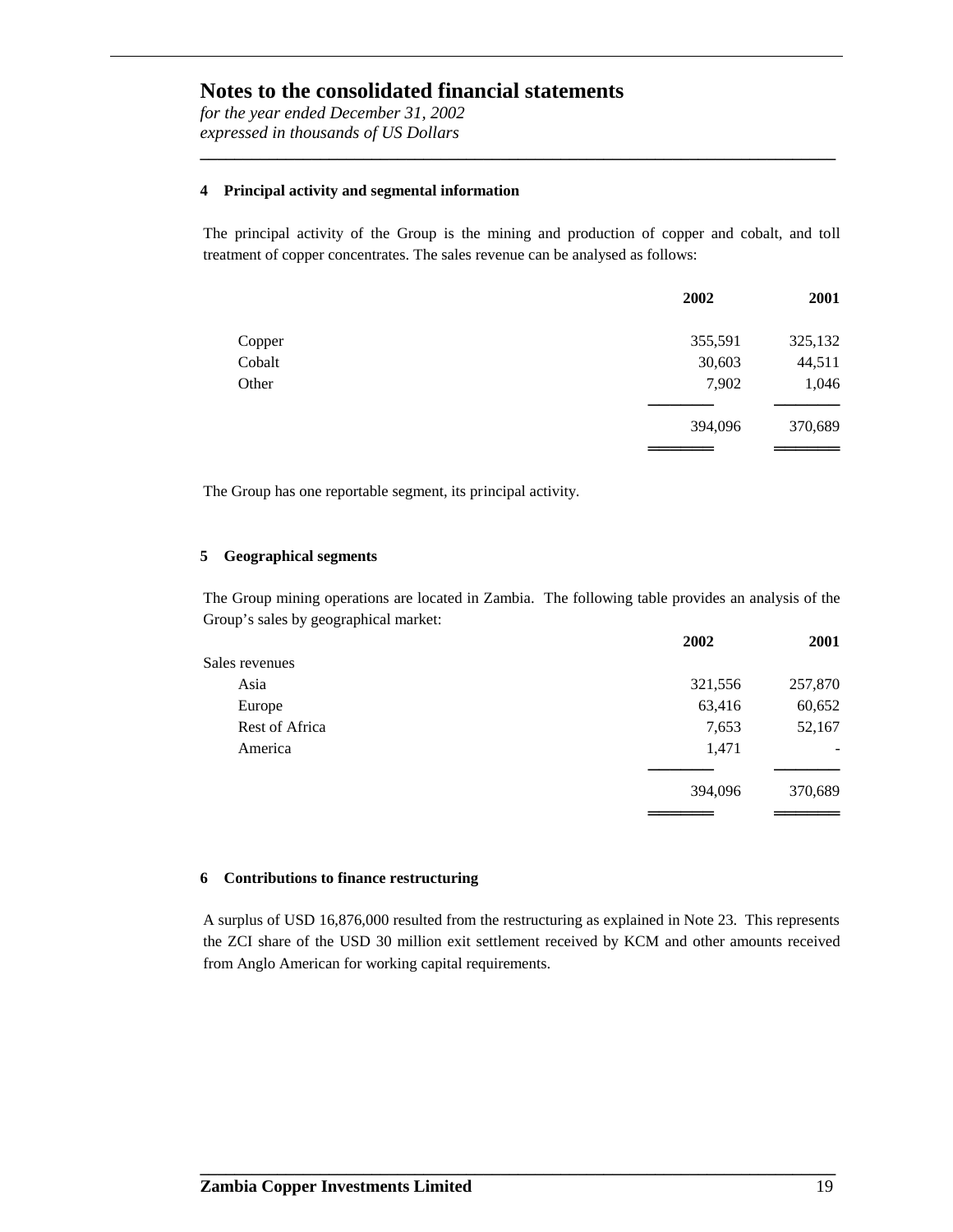*for the year ended December 31, 2002 expressed in thousands of US Dollars*

#### **7 Loss per share**

|                                                        | 2002       | 2001    |
|--------------------------------------------------------|------------|---------|
| Net loss attributable to shareholders (USD '000)       | 349,753    | 85,969  |
| Add exceptional income:                                |            |         |
| Contributions to finance restructuring                 | 16,876     |         |
| Less exceptional expenses:                             |            |         |
| Impairment of tangible fixed assets                    | (240, 369) |         |
| Amortisation of goodwill                               |            | (565)   |
| Impairment of goodwill                                 | (66,066)   |         |
| Restructuring costs                                    | (4,687)    |         |
| Headline loss before exceptional items and             |            |         |
| amortisation and impairment of goodwill                | 55,507     | 85,404  |
| Weighted average number of shares in issue (thousands) | 123,616    | 122,560 |
| Headline loss per share (US cents per share)           | 44.90      | 69.68   |
| Basic net loss per share (US cents per share)          | 282.94     | 70.14   |

**\_\_\_\_\_\_\_\_\_\_\_\_\_\_\_\_\_\_\_\_\_\_\_\_\_\_\_\_\_\_\_\_\_\_\_\_\_\_\_\_\_\_\_\_\_\_\_\_\_\_\_\_\_\_\_\_\_\_\_\_\_\_\_\_\_\_\_\_\_\_\_\_\_\_**

Basic loss per share is calculated by dividing the net loss attributable to the shareholders by the weighted average number of shares in issue during the year.

#### **8 Taxation**

|                                                      | 2002 | 2001  |
|------------------------------------------------------|------|-------|
| Current income tax based on interest income for year | 193  | 89    |
| Deferred tax                                         |      | 3,794 |
|                                                      | 193  | 3,883 |
|                                                      |      |       |
| Payable in respect of year                           | 193  | 89    |
| Payable in respect of subsidiary                     | 28   |       |
| (Receivable) / Payable in respect of previous year   | (18) | 244   |
| Paid during year                                     | (80) | (351) |
| Included in Accounts payable/(receivable)            | 123  | (18)  |
|                                                      |      |       |
| (Notes 17 and 14 respectively)                       |      |       |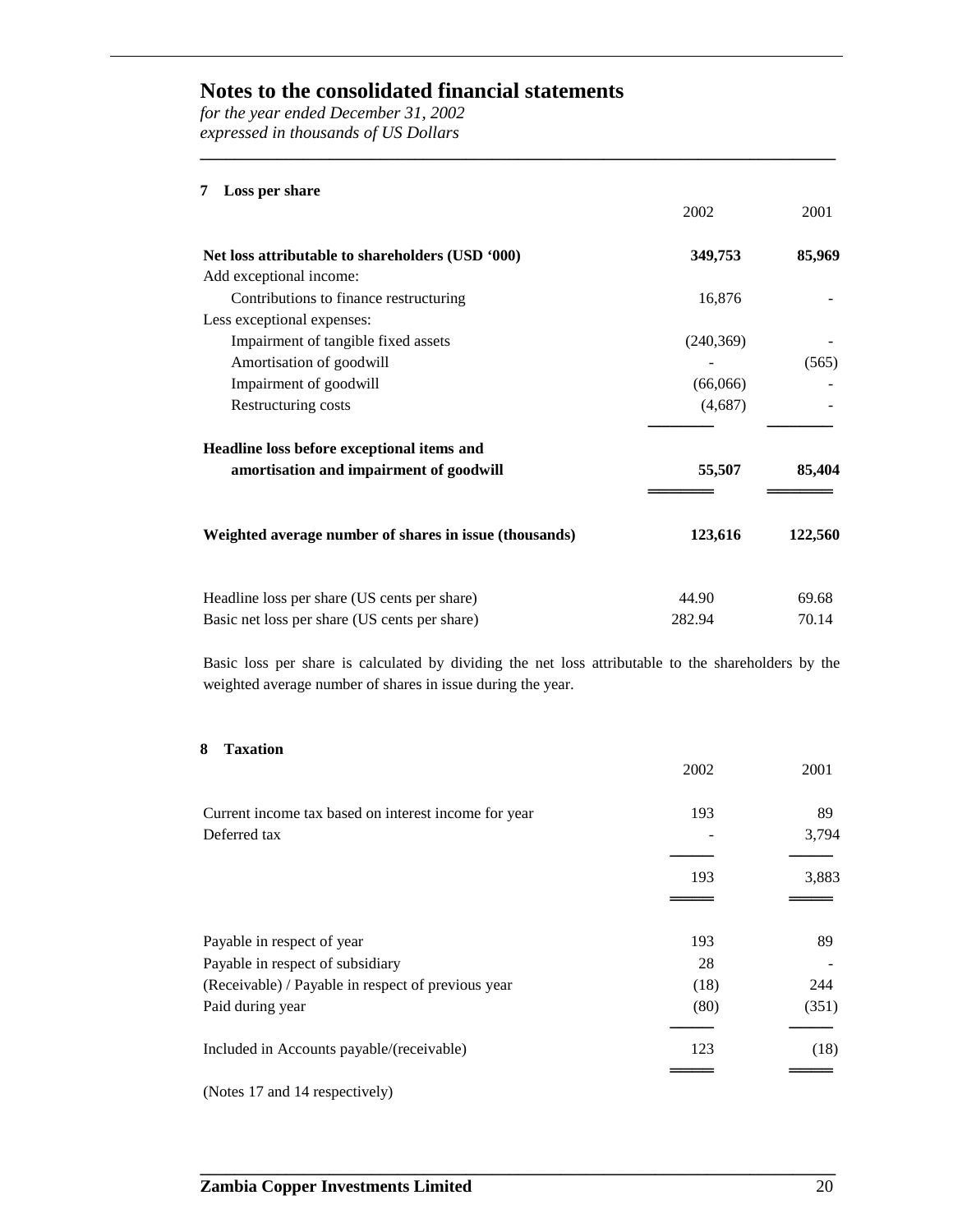*for the year ended December 31, 2002 expressed in thousands of US Dollars*

KCM has losses for taxation purposes of approximately USD 580,880,000 (2001: USD 323,552,000) subject to agreement with the Zambia Revenue Authority. The losses are available to be carried forward, up to a maximum of 20 years, for set off against future profits from the same source. In accordance with the KCM Development Agreement, which KCM has with the GRZ, KCM is not required for 20 years to deduct any withholding tax on payments made for interest, royalties and management fees to its shareholders, affiliates or any lender of money.

**\_\_\_\_\_\_\_\_\_\_\_\_\_\_\_\_\_\_\_\_\_\_\_\_\_\_\_\_\_\_\_\_\_\_\_\_\_\_\_\_\_\_\_\_\_\_\_\_\_\_\_\_\_\_\_\_\_\_\_\_\_\_\_\_\_\_\_\_\_\_\_\_\_\_**

Deferred tax has been accounted for as follows:

|                                             | 2002      | 2001      |
|---------------------------------------------|-----------|-----------|
| Tax effect of timing differences due to:    |           |           |
| Capital allowance in excess of depreciation | 51,764    | 45,934    |
| Other timing differences                    | 6,003     | 6,548     |
| Total potential liability                   | 57,767    | 52,482    |
| Tax loss for the year                       | (145,220) | (80, 888) |
|                                             | 87,453    | 28,406    |
| Deferred tax asset not provided for         | (87, 453) | (28, 406) |
|                                             |           |           |
|                                             |           |           |

**9 Intangible asset**

|                                                 |           | 2002     | 2001  |
|-------------------------------------------------|-----------|----------|-------|
| Goodwill:                                       |           |          |       |
| Costs of acquiring interest in KCM              |           | 4,594    | 4,594 |
| Share of ZCCM free carried interest             |           | 4,660    | 4,660 |
| Acquisition of ZCCM (SmelterCo) Limited         |           |          |       |
| Tangible fixed assets                           | (56, 851) |          |       |
| Net current assets                              | (1, 562)  |          |       |
| Provisions for liabilities                      | 21,361    |          |       |
| Loans                                           | 87,853    |          |       |
|                                                 | 50,801    |          |       |
| Consideration                                   | 7,000     |          |       |
| Goodwill acquired from ZCCM (SmelterCo) Limited |           | 57,801   |       |
|                                                 |           | 67,055   | 9,254 |
| Less: accumulated amortisation                  |           | (989)    | (989) |
| Less: impairment of goodwill                    |           | (66,066) |       |
|                                                 |           |          | 8.265 |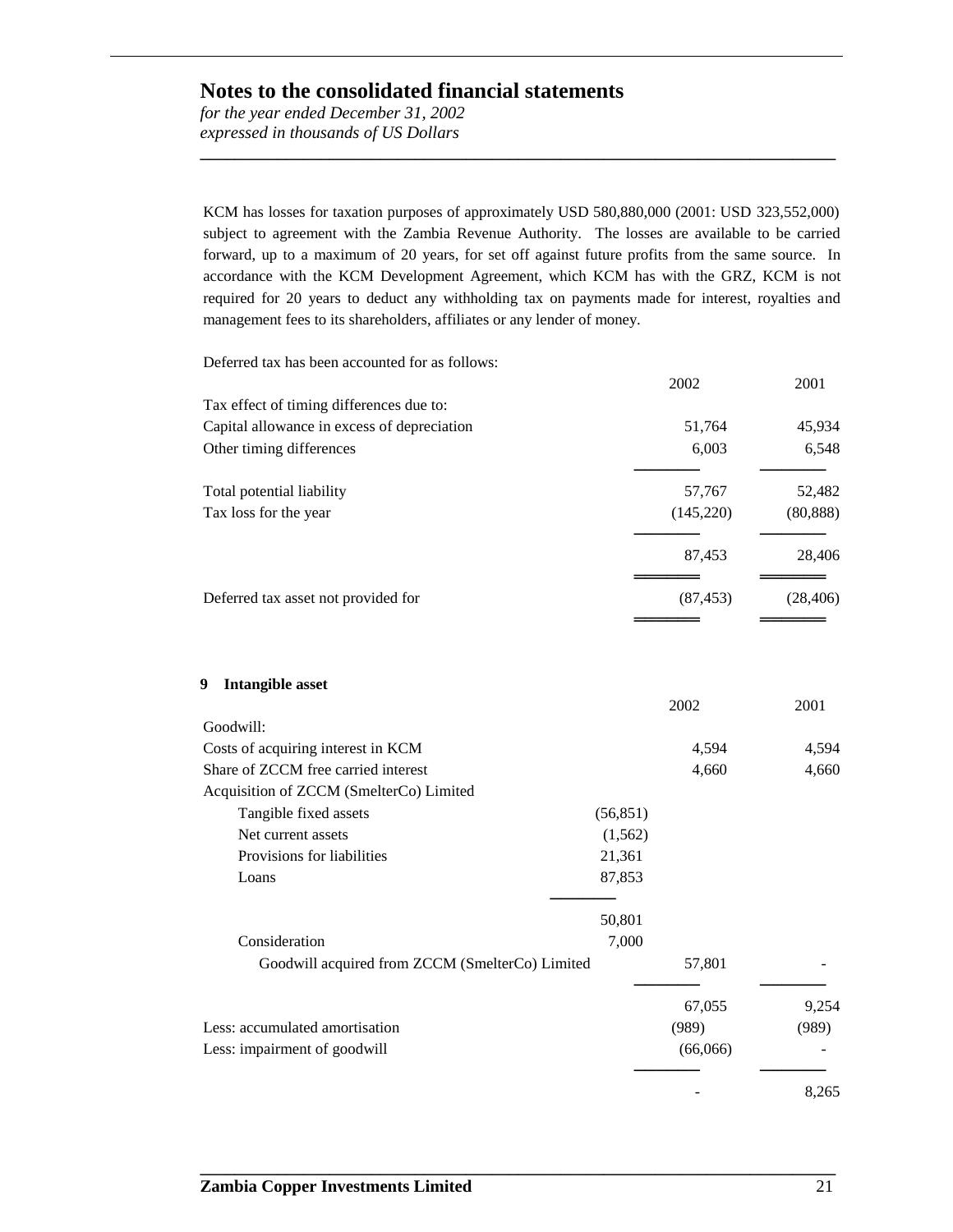*for the year ended December 31, 2002 expressed in thousands of US Dollars*

On 17 September 2002, KCM exercised the call option to acquire 100% interest in ZCCM (SmelterCo) Limited at the option exercise price of USD 7,000,000.

══════ ══════

**\_\_\_\_\_\_\_\_\_\_\_\_\_\_\_\_\_\_\_\_\_\_\_\_\_\_\_\_\_\_\_\_\_\_\_\_\_\_\_\_\_\_\_\_\_\_\_\_\_\_\_\_\_\_\_\_\_\_\_\_\_\_\_\_\_\_\_\_\_\_\_\_\_\_**

Accordingly, as provided by International Accounting Standards No. 27: Consolidated Financial Statements for Investments in Subsidiaries (revised 2000), KCM has incorporated the results of its subsidiary now known as KCM (SmelterCo) Limited effective that date.

#### **10 Tangible fixed assets**

|                                             | <b>Mining</b><br>properties<br>and leases<br>and mine<br>development<br>equipment | Leasehold<br>land and<br>buildings | Plant,<br>and other | equipment, Capital work<br>in progress | <b>Total</b>           |
|---------------------------------------------|-----------------------------------------------------------------------------------|------------------------------------|---------------------|----------------------------------------|------------------------|
| Cost                                        |                                                                                   |                                    |                     |                                        |                        |
| At January 1, 2002                          | 67,733                                                                            | 22,576                             | 166,111             | 44,655                                 | 301,075                |
| Reclassifications                           |                                                                                   |                                    | (8,717)             | 8,717                                  |                        |
| Impairment adjustment<br>(note 11)          | (50, 534)                                                                         | (27, 536)                          | (150, 473)          |                                        | $(11,826)$ $(240,369)$ |
| Acquisition<br>subsidiary<br>of<br>(note 9) |                                                                                   | 3,601                              | 26,046              | 27,204                                 | 56,851                 |
| <b>Additions</b>                            |                                                                                   |                                    |                     | 58,031                                 | 58,031                 |
| Interest capitalised                        |                                                                                   |                                    |                     | 246                                    | 246                    |
| <b>Transfers</b>                            | 23,139                                                                            | 6,232                              | 59,223              | (88, 594)                              |                        |
| Disposals                                   | (4,365)                                                                           | (248)                              | (3, 394)            | $\overline{a}$                         | (8,007)                |
| At December 31, 2002                        | 35,973                                                                            | 4,625                              | 88,796              | 38,433                                 | 167,827                |
| <b>Accumulated Depreciation</b>             |                                                                                   |                                    |                     |                                        |                        |
| At January 1, 2002                          | 2,305                                                                             | 2,046                              | 35,968              |                                        | 40,319                 |
| Charge for year                             | 4,509                                                                             | 2,610                              | 23,153              |                                        | 30,272                 |
| Eliminated on disposal                      |                                                                                   | (31)                               | (2,928)             | $\overline{\phantom{a}}$               | (2,959)                |
| At December 31, 2002                        | 6,814                                                                             | 4,625                              | 56,193              |                                        | 67,632                 |
| Net book value<br>At December 31, 2002      | 29,159                                                                            |                                    | 32,603              | 38,433                                 | 100,195                |
| At December 31, 2001                        | 65,428                                                                            | 20,530                             | 130,143             | 44,655                                 | 260,756                |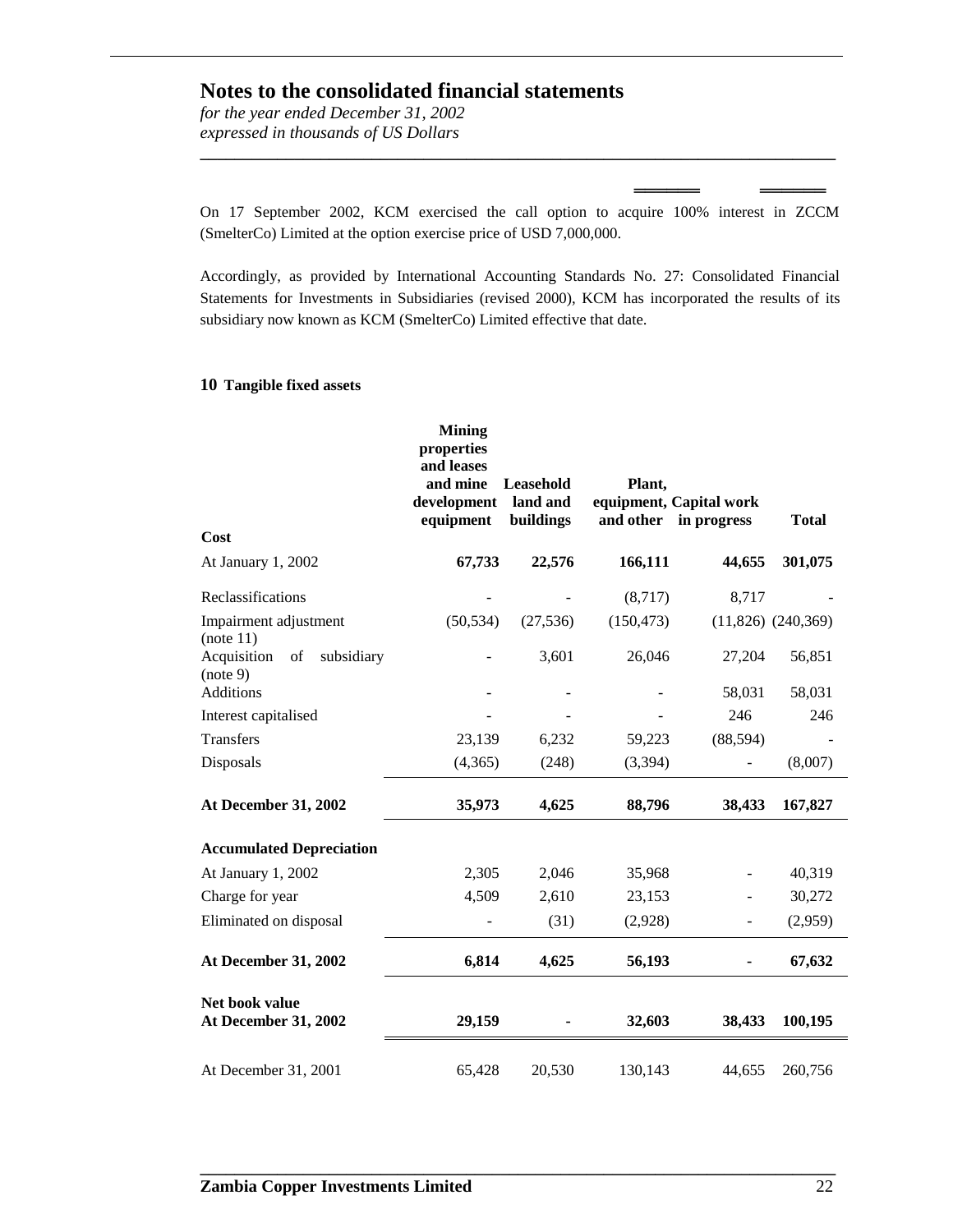*for the year ended December 31, 2002 expressed in thousands of US Dollars*

Other tangible fixed assets include motor vehicles, office furniture and equipment. Expenditure on assets under construction is initially shown as capital work-in-progress and is transferred to the relevant class of asset when commissioned.

**\_\_\_\_\_\_\_\_\_\_\_\_\_\_\_\_\_\_\_\_\_\_\_\_\_\_\_\_\_\_\_\_\_\_\_\_\_\_\_\_\_\_\_\_\_\_\_\_\_\_\_\_\_\_\_\_\_\_\_\_\_\_\_\_\_\_\_\_\_\_\_\_\_\_**

#### **11 Impairment adjustments**

Impairment adjustments are a result of changes in economic circumstances, including the fall in market prices of KCM's products and the suspension of the Konkola Deep Mining project resulting in a reduction of the economic life of the business. As a result, the directors consider that the carrying amounts of the Group's tangible and intangible fixed assets may not be recoverable. Accordingly, a provision for impairment of those assets was recorded in the consolidated financial statements at June 30, 2002 in accordance with the requirements of IAS 36: Impairments of Assets.

The impairment adjustment represents the amount by which the carrying amount of the tangible and intangible assets of the Group at June 30, 2002 exceed their estimated recoverable amount. The Group has been considered as a single cash-generating unit for the purpose of the review. The recoverable amount is the value in use, which was determined at a discount rate of 15%. 248,634

Due to the historical operating losses within KCM (SmelterCo) Limited and the uncertainty of future profits, the directors consider it prudent to reduce the carrying amounts of the goodwill that arose on the acquisition of KCM (SmelterCo) Limited. Accordingly, a provision for impairment of the goodwill has been raised in accordance with the requirements of IAS 36: Impairment of Assets. 57,801

| 12 Investments and advances                  |      |        |
|----------------------------------------------|------|--------|
|                                              | 2002 | 2001   |
| Loans                                        |      |        |
| Deferred consideration owing by the GRZ      |      | 30,779 |
| Loan to ZCCM, including capitalised interest |      | 15,153 |
|                                              |      |        |
|                                              |      | 45.932 |

**\_\_\_\_\_\_\_\_\_\_\_\_\_\_\_\_\_\_\_\_\_\_\_\_\_\_\_\_\_\_\_\_\_\_\_\_\_\_\_\_\_\_\_\_\_\_\_\_\_\_\_\_\_\_\_\_\_\_\_\_\_\_\_\_\_\_\_\_\_\_\_\_\_\_**

2002 2001

───── ─────

306,435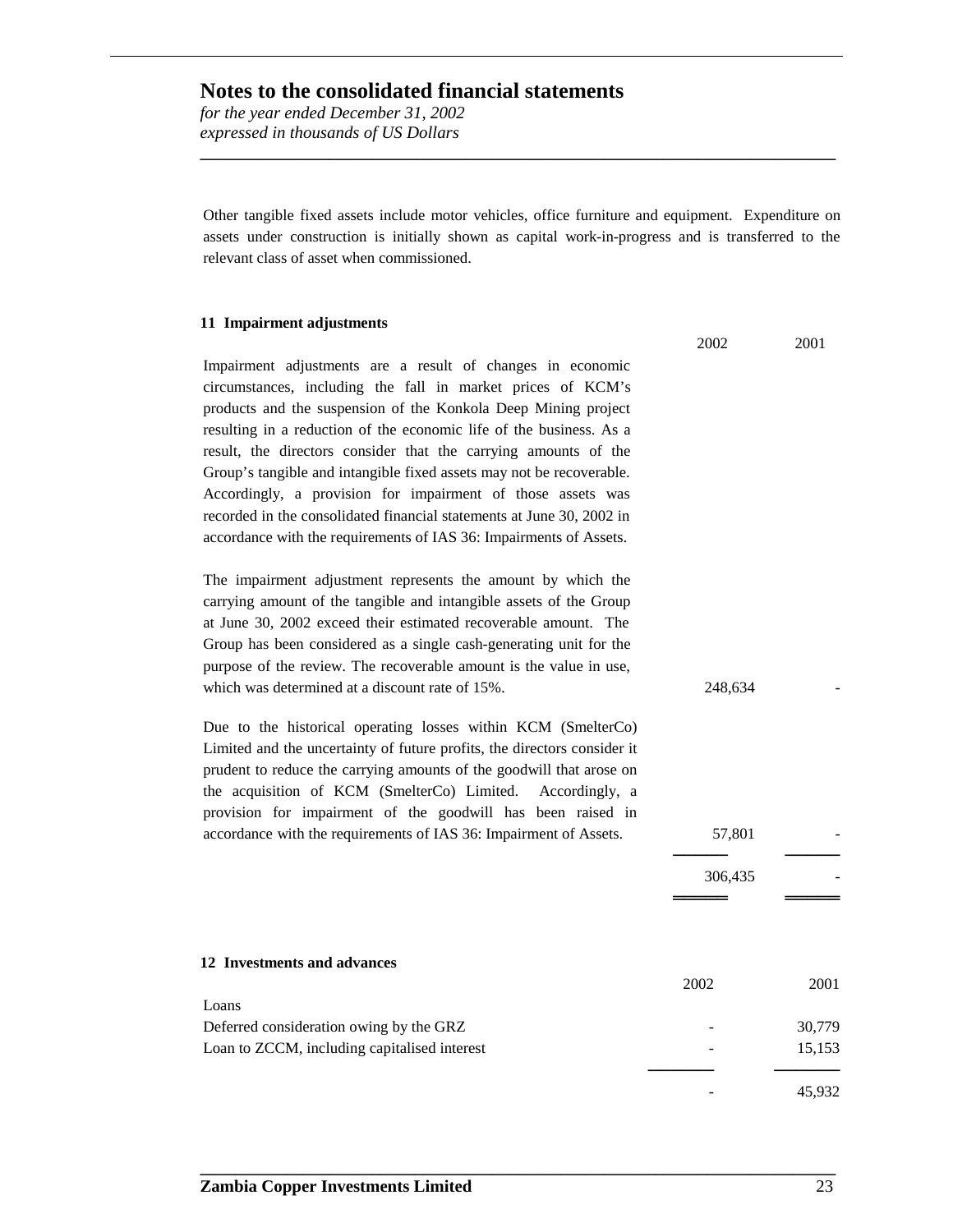*for the year ended December 31, 2002 expressed in thousands of US Dollars*

The Company's investment in ZCCM was sold to the GRZ for a deferred consideration of USD 30,000,000 (indexed by reference to the Producer Price Index published in the United States ('US PPI')) payable in six equal instalments commencing on January 1, 2006.

**\_\_\_\_\_\_\_\_\_\_\_\_\_\_\_\_\_\_\_\_\_\_\_\_\_\_\_\_\_\_\_\_\_\_\_\_\_\_\_\_\_\_\_\_\_\_\_\_\_\_\_\_\_\_\_\_\_\_\_\_\_\_\_\_\_\_\_\_\_\_\_\_\_\_**

══════ ══════

As part of the restructuring, ARH Limited SA assigned to GRZ for nil consideration, the amount owing by ZCI to ARH under the Revolving Credit Facility Agreement, immediately following which GRZ offset its indebtedness to ZCI against the same amount owing by GRZ to ZCI in respect of deferred consideration pursuant to the ZCI Share Sale Agreement.

Also as part of the restructuring, Anglo American lent KCM a total of USD 30,000,000 and assigned the benefit of this loan to ZCI and ZCCM to enable set-off of the ZCI loan by ZCCM.

#### **13 Stocks**

|                            | 2002   | 2001    |
|----------------------------|--------|---------|
| Finished and process metal | 62,278 | 73,078  |
| Consumable stores          | 26,030 | 32,384  |
|                            | 88,308 | 105,462 |
|                            |        |         |

Stocks of finished and process copper, at cost of USD 64,625,000 (2001 – USD 91,798,000) have been included in the above amount at a net realisable value of USD 57,190,000 (2001 - US\$68,762,000). Write down of these stocks of USD 7,435,000 (2001 : USD 23,036,000) have been accounted for in cost of sales.

Consumable stores are stated net of a provision for obsolescence of USD 4,894,000 (2001 - USD 6,146,000).

#### **14 Accounts receivable**

|                               | 2002   | 2001   |
|-------------------------------|--------|--------|
| Trade debtors                 | 14,561 | 19,024 |
| Other debtors and prepayments | 31,719 | 47,048 |
| Staff costs                   | 378    | 2,834  |
| Taxation recoverable (note 8) |        | 18     |
|                               | 46,658 | 68,924 |
|                               |        |        |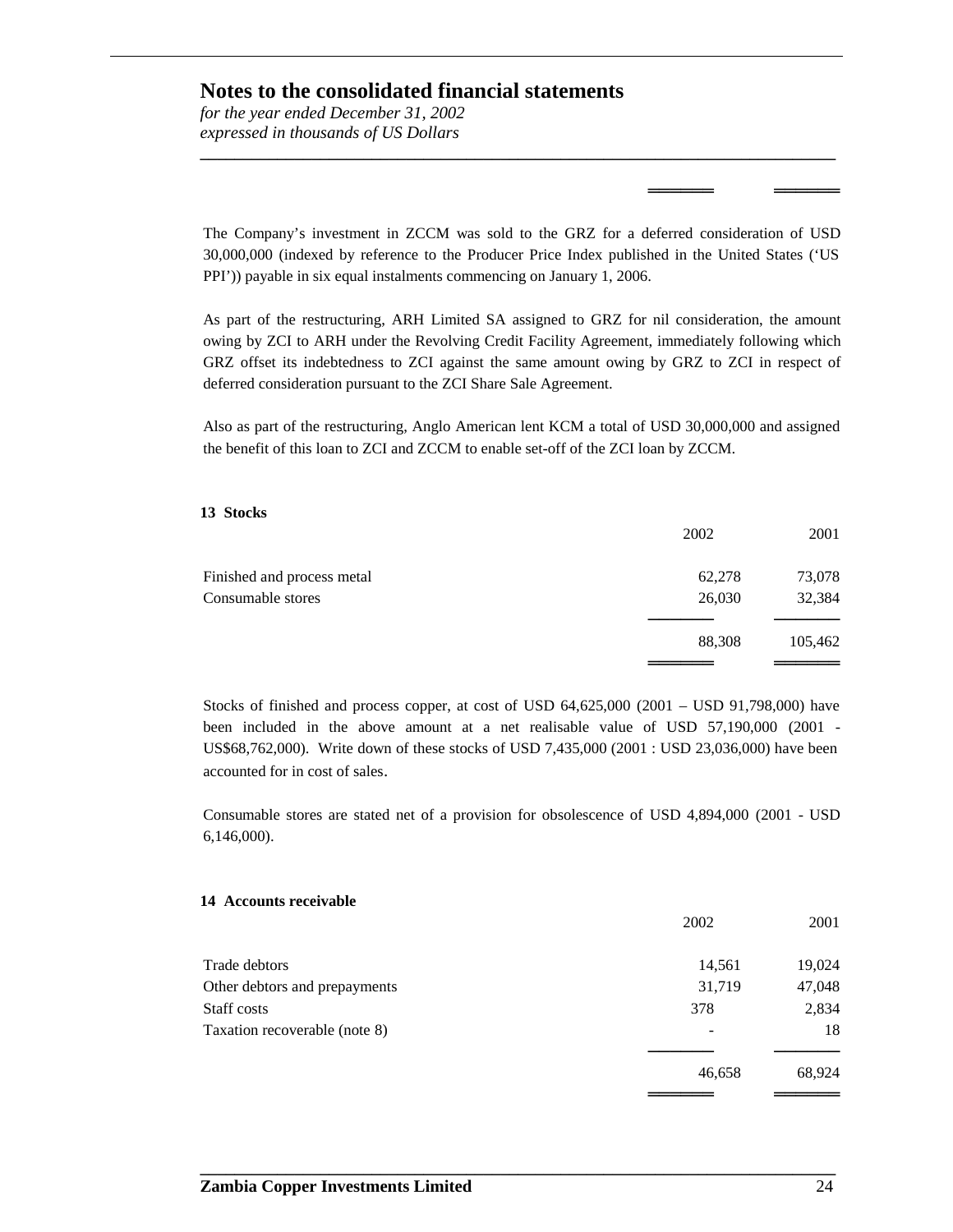*for the year ended December 31, 2002 expressed in thousands of US Dollars*

The Group has credit risk attributable to its trade receivables. The amounts presented in the balance sheet are net of allowances for doubtful receivables, estimated by the Group's management based on prior experience and their assessment of the current economic environment.

**\_\_\_\_\_\_\_\_\_\_\_\_\_\_\_\_\_\_\_\_\_\_\_\_\_\_\_\_\_\_\_\_\_\_\_\_\_\_\_\_\_\_\_\_\_\_\_\_\_\_\_\_\_\_\_\_\_\_\_\_\_\_\_\_\_\_\_\_\_\_\_\_\_\_**

The Group has no significant concentration of credit risk, with exposure spread over a large number of customers and counterparties.

#### **15 Cash and short-term investments**

|                                               | 2002   | 2001         |
|-----------------------------------------------|--------|--------------|
| Call deposits and cash at bank<br>Equity fund | 39,126 | 4,650<br>122 |
|                                               | 39,126 | 4,772        |

Cash deposits are held in United States dollars.

The credit risk on cash and liquid funds is limited because the counterparties are banks with high credit-ratings assigned by international credit-rating agencies.

#### **16 Short term loans and bank overdrafts**

|                 | 2002  | 2001   |
|-----------------|-------|--------|
| Bank overdrafts | 5,824 | 38,566 |
| Short term loan | -     | 60,000 |
|                 | 5,824 | 98,566 |
|                 |       |        |

The bank overdrafts are unsecured and repayable on demand. Interest is payable at USD LIBOR plus 1% .

The short tem loan was unsecured and was repaid during the year. Interest was calculated to aggregate USD LIBOR plus 1.25% plus mandatory costs.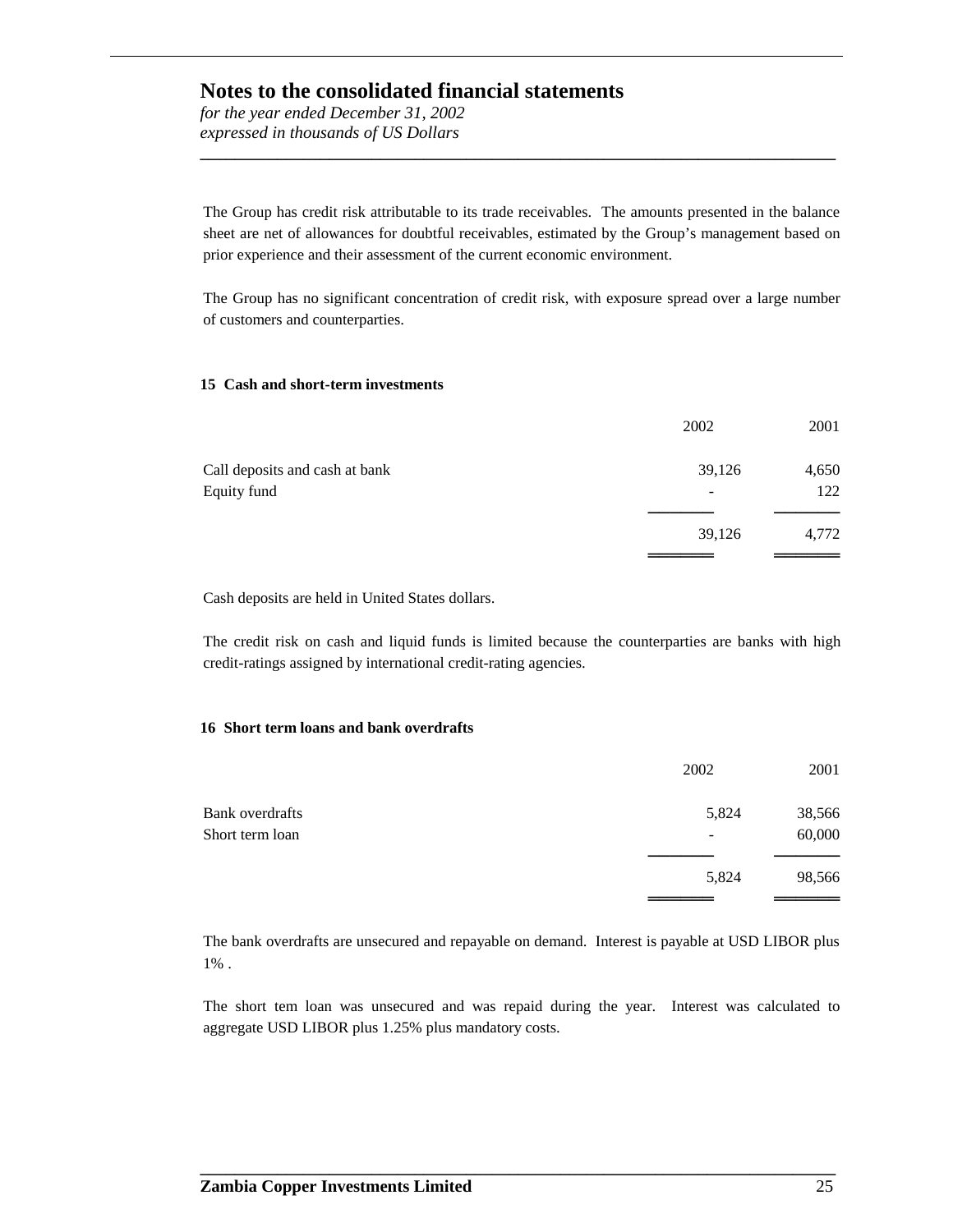*for the year ended December 31, 2002 expressed in thousands of US Dollars*

| 17 Accounts payable and accrued liabilities     |        |         |
|-------------------------------------------------|--------|---------|
|                                                 | 2002   | 2001    |
| Trade creditors                                 | 40,321 | 50,962  |
| Other creditors and accrued expenses            | 12,727 | 7,704   |
| Amounts owed to related companies               |        | 3,506   |
| Taxation payable (note 8)                       | 123    |         |
|                                                 |        |         |
|                                                 | 53,171 | 62,172  |
|                                                 |        |         |
| 18 Long term loans                              | 2002   | 2001    |
| Loan from A.R.H. Limited S.A. to ZCI            |        | 190,000 |
| Capitalised interest and commitment fee thereon |        | 23,706  |
| Amount due to A.R.H Limited S.A.                |        | 213,706 |
| Loans from minority shareholders to KCM,        |        |         |
| including capitalised interest                  |        | 49,640  |
|                                                 |        | 263,346 |
| Loans received during the year by KCM           | 35,000 |         |
| Capitalised interest                            | 33     |         |
|                                                 | 35,033 | 263,346 |

**\_\_\_\_\_\_\_\_\_\_\_\_\_\_\_\_\_\_\_\_\_\_\_\_\_\_\_\_\_\_\_\_\_\_\_\_\_\_\_\_\_\_\_\_\_\_\_\_\_\_\_\_\_\_\_\_\_\_\_\_\_\_\_\_\_\_\_\_\_\_\_\_\_\_**

As part of the restructuring process, Anglo American injected USD 286,893,000 contributed surplus into ZCI, the majority of which was used to repay in full the amount owed by ZCI to ARH under the Revolving Credit Facility Agreement. On completion of the restructuring, the ZCI Group repaid its loan to ARH and the Revolving Credit Facility was terminated. The loans to KCM from its minority shareholders were also extinguished as part of the restructuring.

|                                     | 2002   | 2001 |
|-------------------------------------|--------|------|
| The loans are repayable as follows: |        |      |
| Between 1 and 5 years               | 21,033 |      |
| Over 5 years                        | 14.000 |      |
|                                     |        |      |
|                                     | 35,033 |      |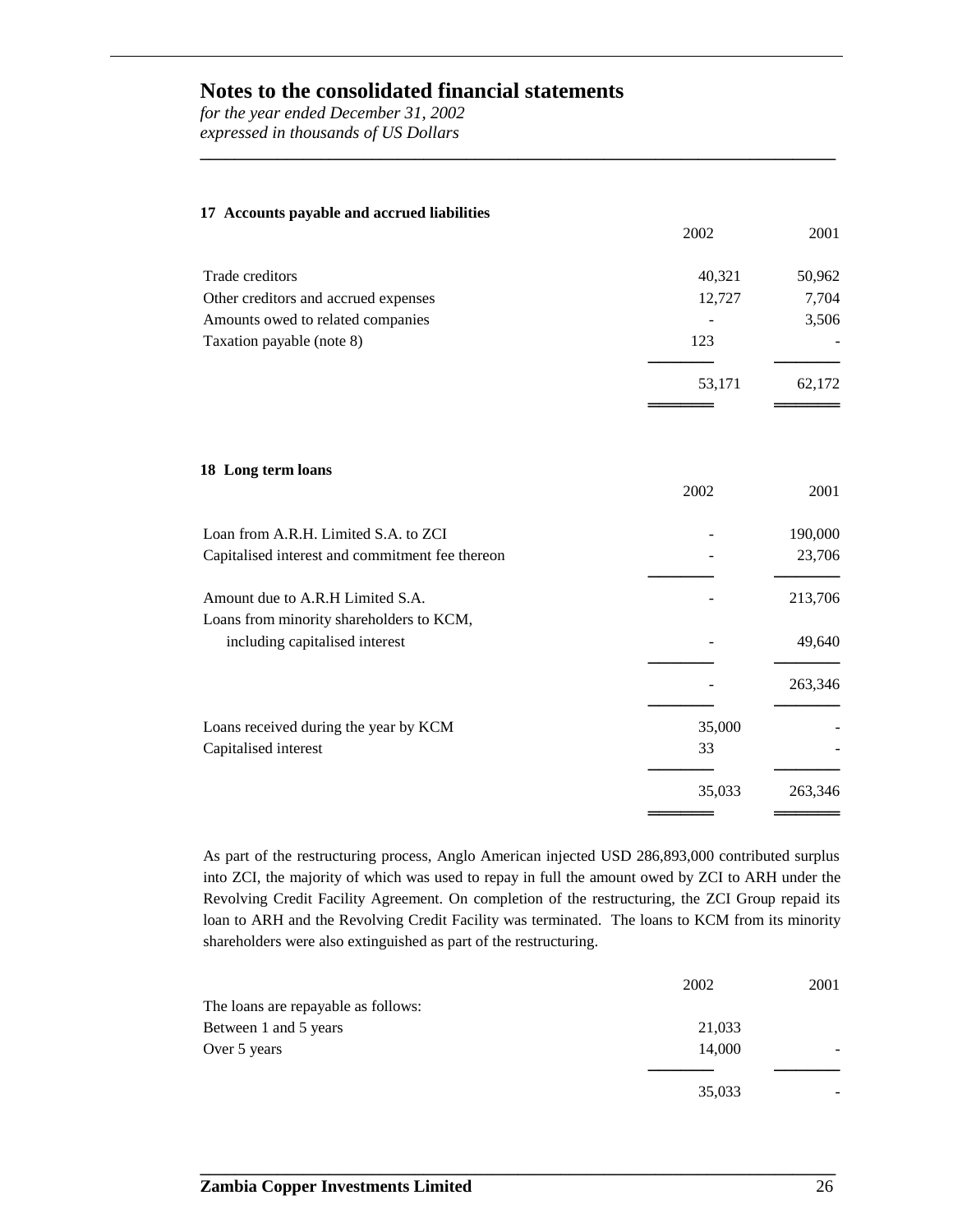*for the year ended December 31, 2002 expressed in thousands of US Dollars*

The loans are due to the following:

|                      | Capitalised   |           |          |        |
|----------------------|---------------|-----------|----------|--------|
|                      | Class         | Principal | Interest | Total  |
| ARH Limited S.A.     | Unmatched     | 18,000    |          | 18,000 |
| ARH Limited S.A.     | Matched       | 8,500     |          | 8,500  |
| Government of the    | Subordinated  |           |          |        |
| Republic of Zambia   | term facility | 8,500     | 33       | 8,533  |
| At December 31, 2002 |               | 35,000    | 33       | 35,033 |

**\_\_\_\_\_\_\_\_\_\_\_\_\_\_\_\_\_\_\_\_\_\_\_\_\_\_\_\_\_\_\_\_\_\_\_\_\_\_\_\_\_\_\_\_\_\_\_\_\_\_\_\_\_\_\_\_\_\_\_\_\_\_\_\_\_\_\_\_\_\_\_\_\_\_**

══════ ══════

#### **Unmatched facility**

The aggregate principal amount of the unmatched facility available to be drawn from time to time from the date of 17 September 2002 is USD 18,000,000. With the exception of the security indicated below, each amount drawn under the unmatched facility represents an unsecured obligation for the due and punctual payment of the principal and interest. The rights of ARH Limited S.A. ("ARH"), a subsidiary of Anglo American plc, to receive payment in respect of principal, interest and all other amounts under the unmatched facility, in the event of winding up, are subordinated in right of payment to and after all other unsecured creditors of the Group.

The unmatched facility will terminate with regard to any amounts not disbursed on and following the earlier of:

- all insurance claims being finally settled, compromised or determined; or
- the second anniversary of the date of signing of the Exit Deed

Amounts drawn under the unmatched facility carry interest for each interest period at LIBOR.

The loan is secured on the proceeds, if any, receivable from the Company's insurers in respect of the Nchanga Open Pit accident, which occurred on 8 April 2001.

The unmatched loan amount is to be repaid:

- a) Immediately to the extent of any insurance proceeds received by the Company
- b) from the third anniversary of the date of Exit Deed, in which case the aggregate outstanding amount of the loan at the second anniversary shall be repaid together with interest accrued thereon in tranches of 20% of the aggregate of balance. Amounts and all interest accrued thereon as at the seventh anniversary will be repaid on the seventh anniversary.

At December 31, 2002, the facility had been drawn down in full.

#### **Matched facility**

The aggregate principal amount of the matched facility available to the Group is USD 8,500,000.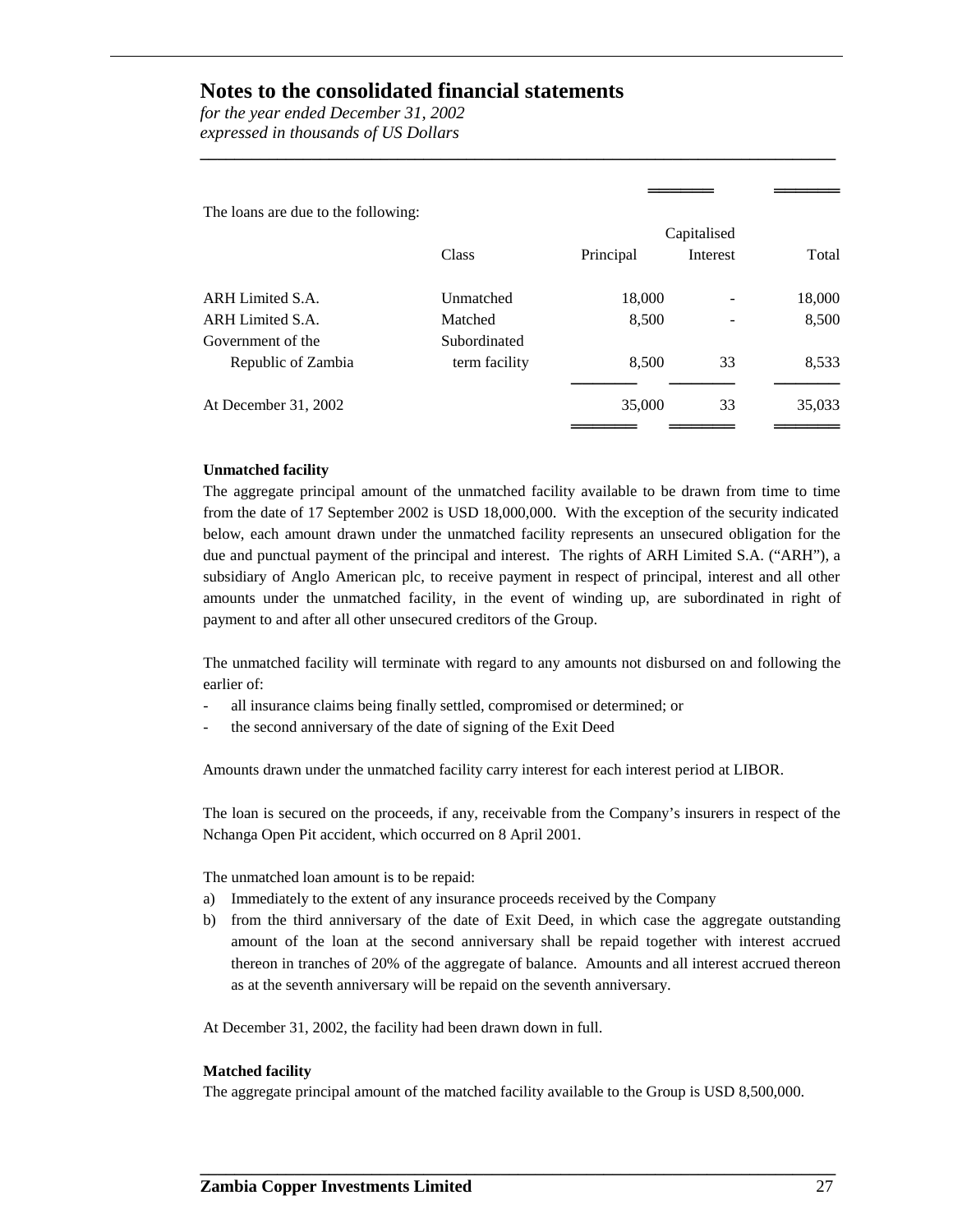*for the year ended December 31, 2002 expressed in thousands of US Dollars*

The term and conditions of the matched facility are identical to those of the unmatched facility.

**\_\_\_\_\_\_\_\_\_\_\_\_\_\_\_\_\_\_\_\_\_\_\_\_\_\_\_\_\_\_\_\_\_\_\_\_\_\_\_\_\_\_\_\_\_\_\_\_\_\_\_\_\_\_\_\_\_\_\_\_\_\_\_\_\_\_\_\_\_\_\_\_\_\_**

At December 31, 2002, the facility had been drawn down in full.

#### **Subordinated term facility**

The Government of the Republic of Zambia has extended a loan to the Group in an aggregate amount of USD 8,500,000. The facility is secured under second charge over all the Group's rights, title and interest, present and future, to, and in respect of proceeds arising under the insurance claim described above. The facility was intended for general corporate purpose. Interest is payable at LIBOR. As provided for in the facility the Group has elected to capitalise interest. Interest so capitalised does not constitute accrued and unpaid interest and is considered to be a loan advance.

The facility is repayable in five equal consecutive instalments commencing on the third anniversary of the date of the Anglo Exit Deed of 17 September 2002.

#### **19 Provisions for liabilities and charges**

|                                        | Terminal<br>benefits | and environment | Restoration<br>rehabilitation | Total   |
|----------------------------------------|----------------------|-----------------|-------------------------------|---------|
| At January 1, 2001                     | 44,968               |                 | 24,483                        | 69,451  |
| Charged to profit and loss             |                      |                 | 7,071                         | 7,071   |
| Arising from acquisition of subsidiary | 5,661                |                 | 15,700                        | 21,361  |
| Payments/terminations                  | (5,251)              |                 |                               | (5,251) |
| At December 31, 2002                   | 45,378               |                 | 47,254                        | 92,632  |

#### *Restoration, rehabilitation and environmental liabilities*

The restoration, rehabilitation and environmental provision represents the net present value of the best estimate of the expenditure required to settle the obligation charge to rehabilitate environmental disturbances caused by mining operations. These costs are expected to be incurred over the useful lives of the assets.

The movement in the provision is principally as a result of the revision in the useful economic life of the assets from 30 years to 8 years. The cash flows were discounted at 4% (2001:4%)

**\_\_\_\_\_\_\_\_\_\_\_\_\_\_\_\_\_\_\_\_\_\_\_\_\_\_\_\_\_\_\_\_\_\_\_\_\_\_\_\_\_\_\_\_\_\_\_\_\_\_\_\_\_\_\_\_\_\_\_\_\_\_\_\_\_\_\_\_\_\_\_\_\_\_**

#### *Terminal benefits*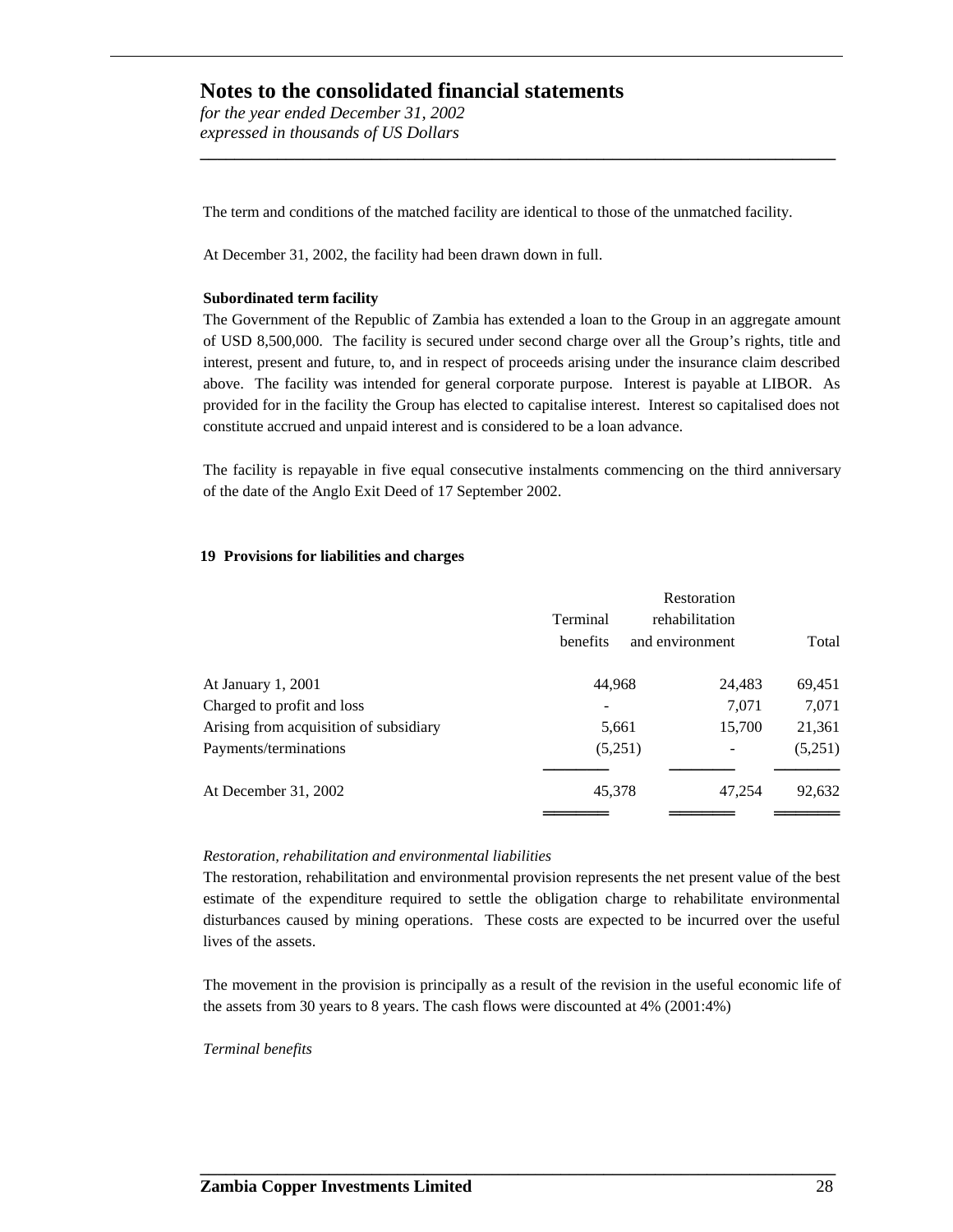*for the year ended December 31, 2002 expressed in thousands of US Dollars*

On March 31, 2000 KCM assumed responsibility for payment of the accrued terminal benefit liability in respect of the transferring of employees from Zambia Consolidated Copper Mines Limited, now known as ZCCM Investments Holdings Plc ("ZCCM"). **20 Deferred purchase consideration**

**\_\_\_\_\_\_\_\_\_\_\_\_\_\_\_\_\_\_\_\_\_\_\_\_\_\_\_\_\_\_\_\_\_\_\_\_\_\_\_\_\_\_\_\_\_\_\_\_\_\_\_\_\_\_\_\_\_\_\_\_\_\_\_\_\_\_\_\_\_\_\_\_\_\_**

|                            | 2002      | 2001   |
|----------------------------|-----------|--------|
| At January 1.              | 61,557    | 60,000 |
| Indexation during year     | 355       | 1,557  |
| Converted to share capital | (61, 912) |        |
| At December 31             |           | 61,557 |
|                            |           |        |

Deferred purchase consideration related to the deferred cash payments due to ZCCM of USD 60,000,000 (indexed from completion by reference to the US PPI) payable in six equal annual instalments commencing on January 1, 2006.

Following restructuring of KCM's capital on 17 September 2002, the deferred purchase consideration was converted to equity in KCM.

#### **21 Capital**

|                                                                                     | 2002    | 2001   |
|-------------------------------------------------------------------------------------|---------|--------|
| Share capital                                                                       |         |        |
| Authorised                                                                          |         |        |
| 130,000,000 ordinary shares of BD\$0.24 each                                        | 31,200  | 31,200 |
| 50,000 deferred shares of BD\$0.24 each                                             | 12      | 12     |
|                                                                                     | 31,212  | 31,212 |
| <i>Issued</i>                                                                       |         |        |
| 126,197,362 ordinary shares of BD\$0.24 each<br>(2001: 122,559,900 ordinary shares) | 30,287  | 29,414 |
| 50,000 deferred shares of BD\$0.24 each                                             | 12      | 12     |
|                                                                                     | 30,299  | 29,426 |
| Contributed surplus                                                                 | 478,508 | 17,355 |
|                                                                                     |         |        |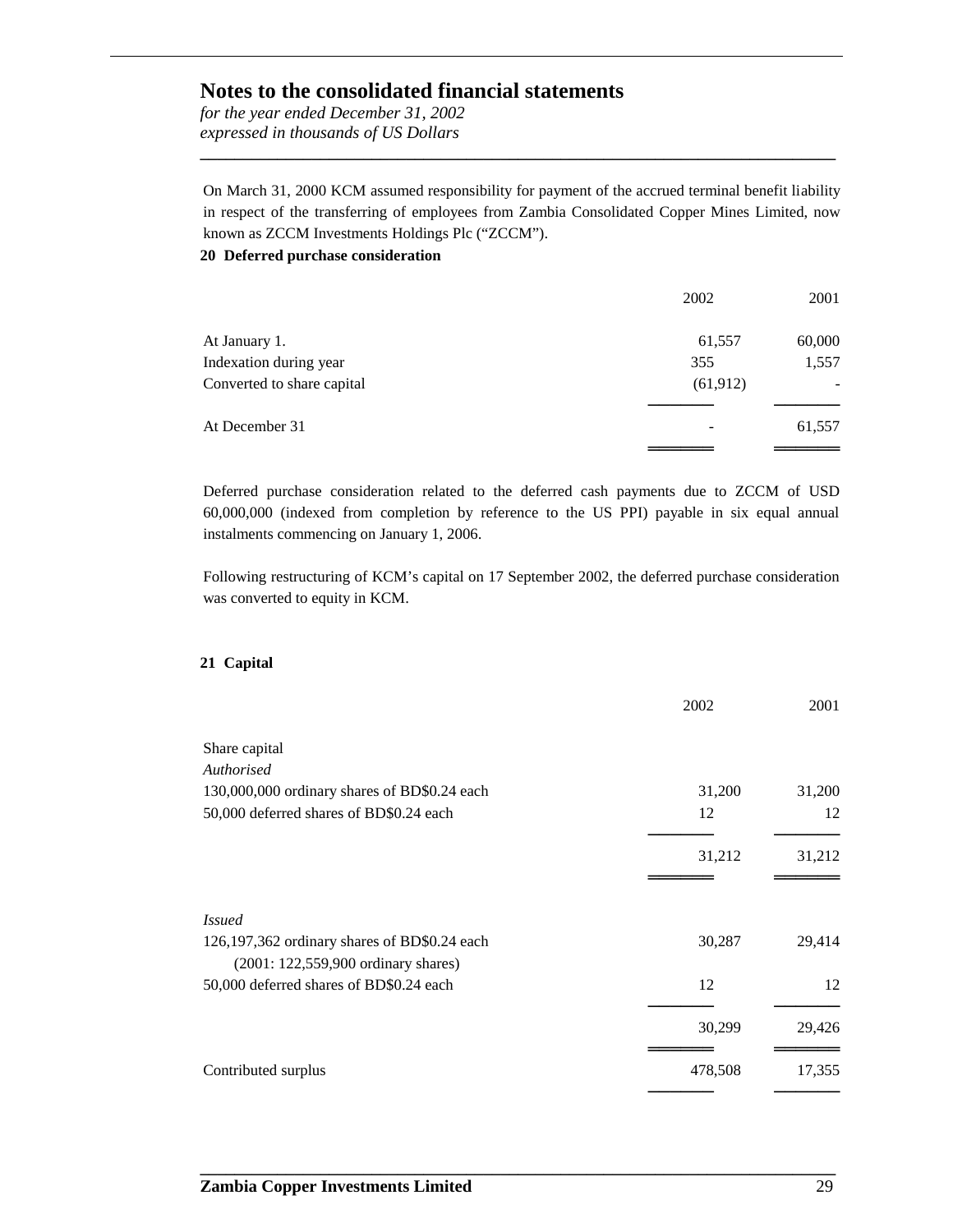*for the year ended December 31, 2002 expressed in thousands of US Dollars*

| <b>Total Capital</b> | 508,807 | 46,781 |
|----------------------|---------|--------|
|                      |         |        |

**\_\_\_\_\_\_\_\_\_\_\_\_\_\_\_\_\_\_\_\_\_\_\_\_\_\_\_\_\_\_\_\_\_\_\_\_\_\_\_\_\_\_\_\_\_\_\_\_\_\_\_\_\_\_\_\_\_\_\_\_\_\_\_\_\_\_\_\_\_\_\_\_\_\_**

#### *Ordinary shares*

The ordinary shares have full voting rights and rights to dividends, and will be entitled on a winding up to a distribution equal to their par value and share premium created on their issue.

#### *Deferred shares*

The deferred shares do not have any voting rights or right to participate in the profits or assets of the Company, other than the right to receive on the winding up of the Company the amount paid up, up to the amount of 24 Bermudian cents only, after all ordinary shares have received a distribution equal to their par value and any share premium which remains distributable to them.

#### *Reconciliation of changes in contributed surplus*

|                                                   | 2002       | 2001   |
|---------------------------------------------------|------------|--------|
| Contributed surplus as at January 1               | 17,355     | 17,355 |
| Contributed surplus from Anglo American (Note 18) | 286,893    |        |
| New share capital in KCM (Note 23)                | 478,352    |        |
| Conversion of intra-group loans included above    | (246, 274) |        |
| Movement in minority interest in KCM              |            |        |
| resulting from restructuring                      | (57, 818)  |        |
| Contributed surplus as at 31 December             | 478.508    | 17,355 |
|                                                   |            |        |

#### **22 Subsidiaries**

Details of the Company's subsidiaries at 31 December 2002 are as follows:

|                             | Place of<br>incorporation | Proportion<br>of ownership |                    |
|-----------------------------|---------------------------|----------------------------|--------------------|
| Name of subsidiary          | and operation             | interest $(\% )$           | Principal activity |
| Konkola Copper Mines Plc    | Republic of Zambia        | 58 %                       | Mining             |
| KCM (SmelterCo) Limited     | Republic of Zambia        | 58 %                       | Ore processing     |
| ZCI Holdings S.A.           | Luxembourg                | 100 %                      | Holding company    |
| <b>ZCI Holdings Limited</b> | Liberia                   | 100%                       | Holding company    |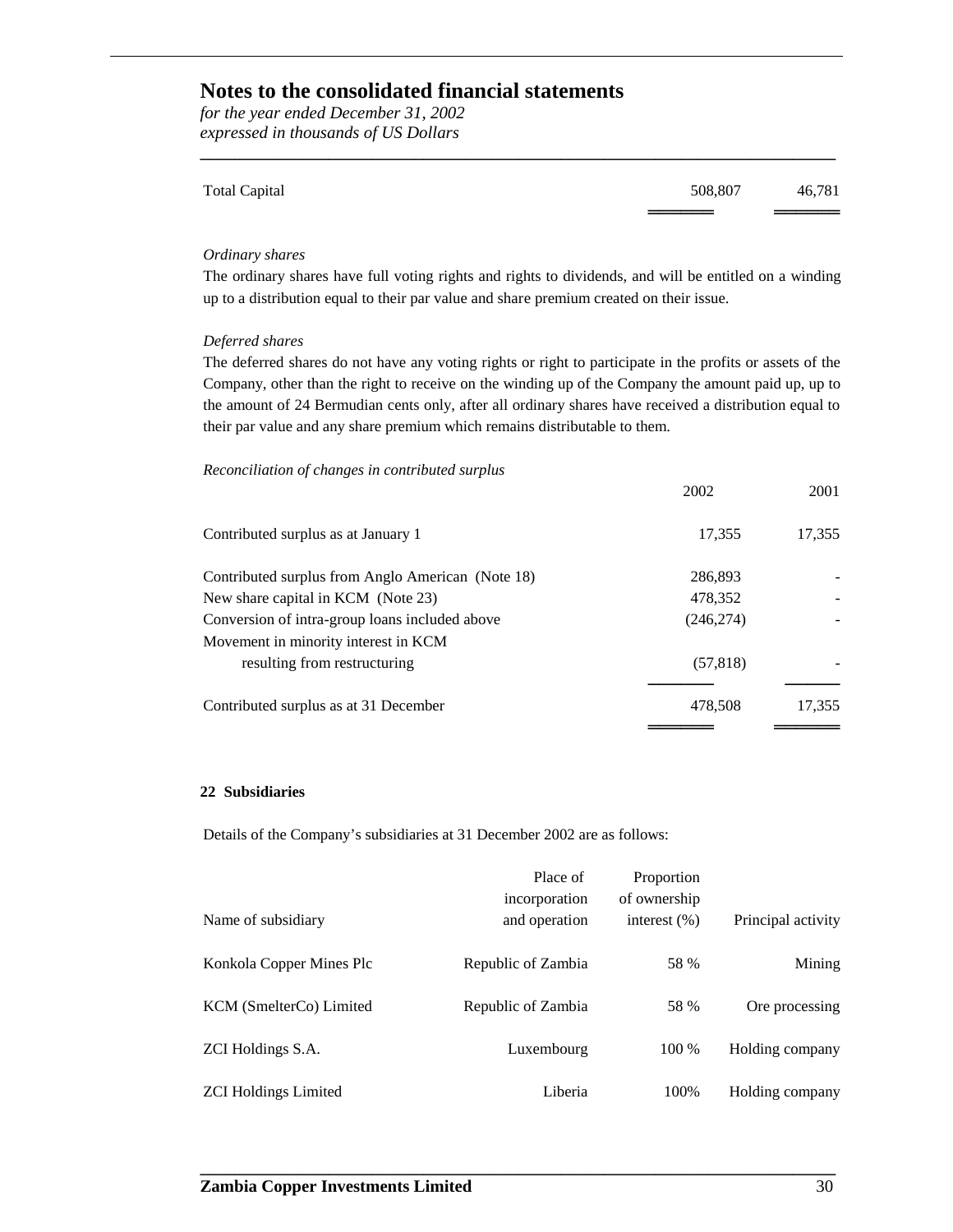*for the year ended December 31, 2002 expressed in thousands of US Dollars*

| Zambia Copper Investments |            |      |                 |
|---------------------------|------------|------|-----------------|
| (Luxembourg) Limited      | Luxembourg | 100% | Holding company |
| 23 Restructuring          |            |      |                 |

**\_\_\_\_\_\_\_\_\_\_\_\_\_\_\_\_\_\_\_\_\_\_\_\_\_\_\_\_\_\_\_\_\_\_\_\_\_\_\_\_\_\_\_\_\_\_\_\_\_\_\_\_\_\_\_\_\_\_\_\_\_\_\_\_\_\_\_\_\_\_\_\_\_\_**

As discussed in Note 2, negotiations took place between the shareholders, which culminated in Agreements, which were signed on 16 August 2002 and became effective on 17 September 2002. In summary, these agreements provided for the following:

- § The exit of Anglo, CDC, and IFC as investors in ZCI and KCM
- § The provision by Anglo of USD 30 million as an exit settlement and USD 26.5 million in loans to **KCM**
- § The above loan is to be repaid from any proceeds from Nchanga Open Pit (NOP) insurance claim to which joint conduct in settlement has been agreed
- § The provision by GRZ of USD 8.5 million as a loan to KCM
- § The conversion of all shareholder loans amounting to USD 291,587,000 into equity in KCM
- § The conversion of amounts owed to ZCCM in deferred purchase consideration into equity in KCM
- § The exercise of KCM's option over ZCCM (SmelterCo) Limited resulting in that company becoming a wholly owned subsidiary of KCM
- § The settlement of the ZCCM (SmelterCo) Limited option exercise amount of USD 7 million by way of issue of shares in KCM
- § The assignment to KCM of a loan of USD 81 million plus accrued interest made by GRZ to ZCCM (SmelterCo) Limited in consideration of an issue of shares to GRZ. The shares were subsequently transferred by GRZ to ZCCM
- § Agreement on the continuing provision for agreed periods of certain services by Anglo, including procurement, marketing, technical and management service, to provide for a reasonable period of handover
- § The release of Anglo and its management members from any liabilities that might have arisen through their involvement as management save for liability arising from any cover provided by any member of the Anglo Group under an insurance policy
- § The restructuring of the ownership of KCM resulting in the ownership being 58% ZCI and 42% ZCCM Investments Holdings plc, with GRZ continuing to retain its golden share;
- § The setting up of the Copperbelt Development Foundation whose objective is to promote the diversification of the economy of Copperbelt Province of Zambia and to promote development of the Copperbelt and Mumbwa District and to whom most of the shares in ZCI previously owned by Anglo were transferred;
- § The setting up of an Employee Share Ownership Scheme to whom 8% of the issued share capital of ZCI was transferred;

- § The cancellation of all free and repayable carry rights previously held by ZCCM; and
- § The extinguishments of the amount of US\$30 million owed by GRZ to ZCI.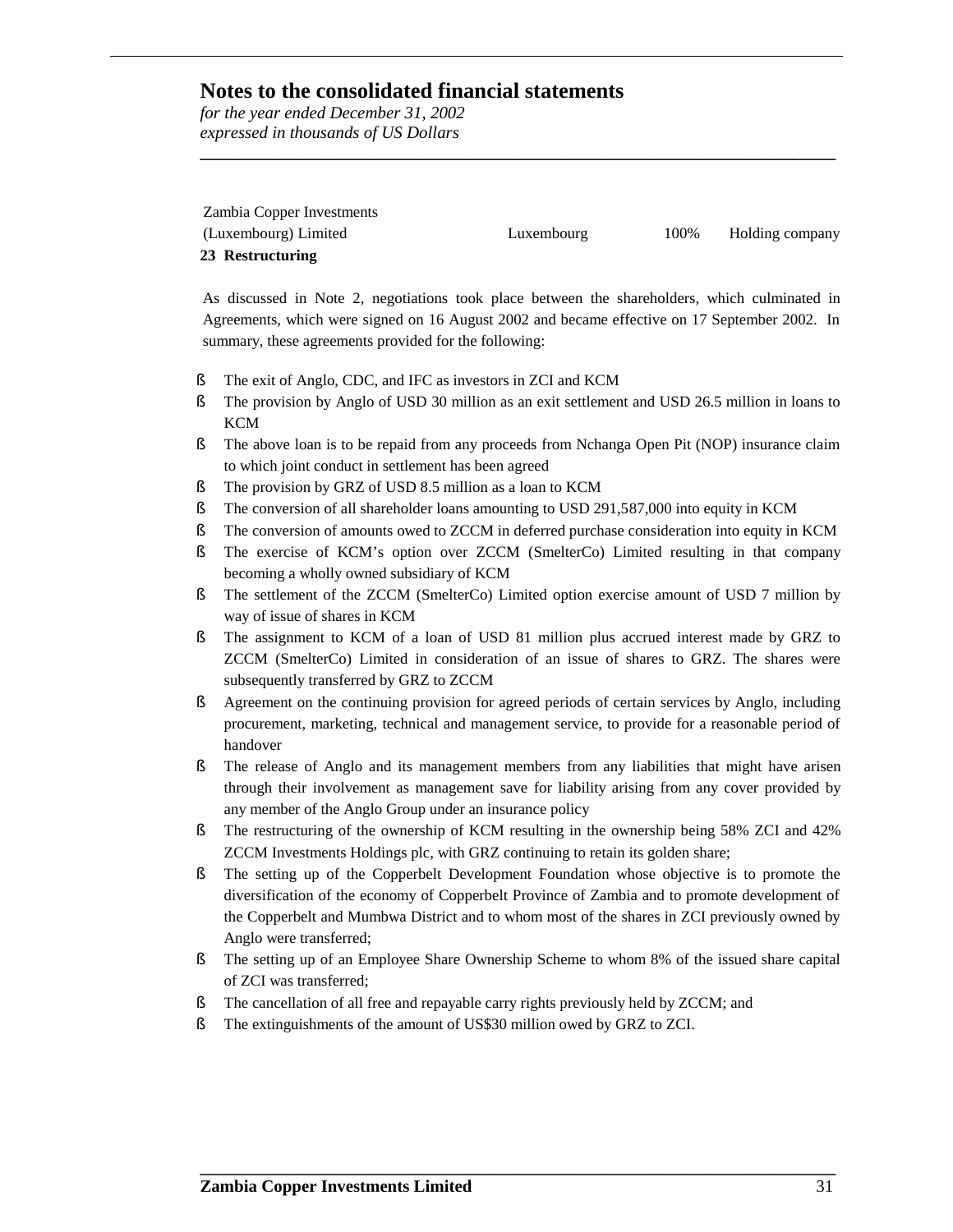*for the year ended December 31, 2002 expressed in thousands of US Dollars*

## **24 Capital commitments** 2002 2001 Contracted but not provided 16,602 49,047 ════════<br>══════════

**\_\_\_\_\_\_\_\_\_\_\_\_\_\_\_\_\_\_\_\_\_\_\_\_\_\_\_\_\_\_\_\_\_\_\_\_\_\_\_\_\_\_\_\_\_\_\_\_\_\_\_\_\_\_\_\_\_\_\_\_\_\_\_\_\_\_\_\_\_\_\_\_\_\_**

The funds required to meet the capital commitments will be generated from the trading activities of the Group, and finance from lenders.

#### **25 Contingencies**

#### *KDMP call option*

The Group has granted to ZCCM a call option to require the Group to transfer to ZCCM all the assets formerly constituting the Konkola Division of ZCCM together with such improvements, additions and expansions as the Group may effect, including the assets comprising the KDMP. ZCCM may exercise the call option at anytime if KCM is unable to fulfil its obligation under the Development Agreement with the GRZ, and fails to deliver the required notices under the Agreements, to proceed or continue with the development of the KDMP.

#### *Insurance claim*

The Group instituted a claim against its insurers for business interruption and replacement of assets lost following the Nchanga Open Pit accident on 8 April 2001. The estimated value of the claim is between USD 26 million and USD 46 million on the basis of the Group's claim assessors and those engaged by Anglo in respect of equipment loss, pit reinstatement and business interruption. The ultimate re-insurers are yet to accept the claim for settlement and the matter is being legally pursued. In the circumstances, USD 8.4 million has been included as an asset in these consolidated financial statements in respect of the replacement value of damaged equipment.

#### *Other*

The Group is involved in various claims and lawsuits incidental to its business. In the opinion of management, these claims and lawsuits in the aggregate will not have an adverse effect on the consolidated financial statements.

#### **26 Related party transactions**

The Company has no employees and in consequence utilises the administrative services of Maitland Management Services, SA. Prior to the restructuring on 16 September 2002, the Company utilised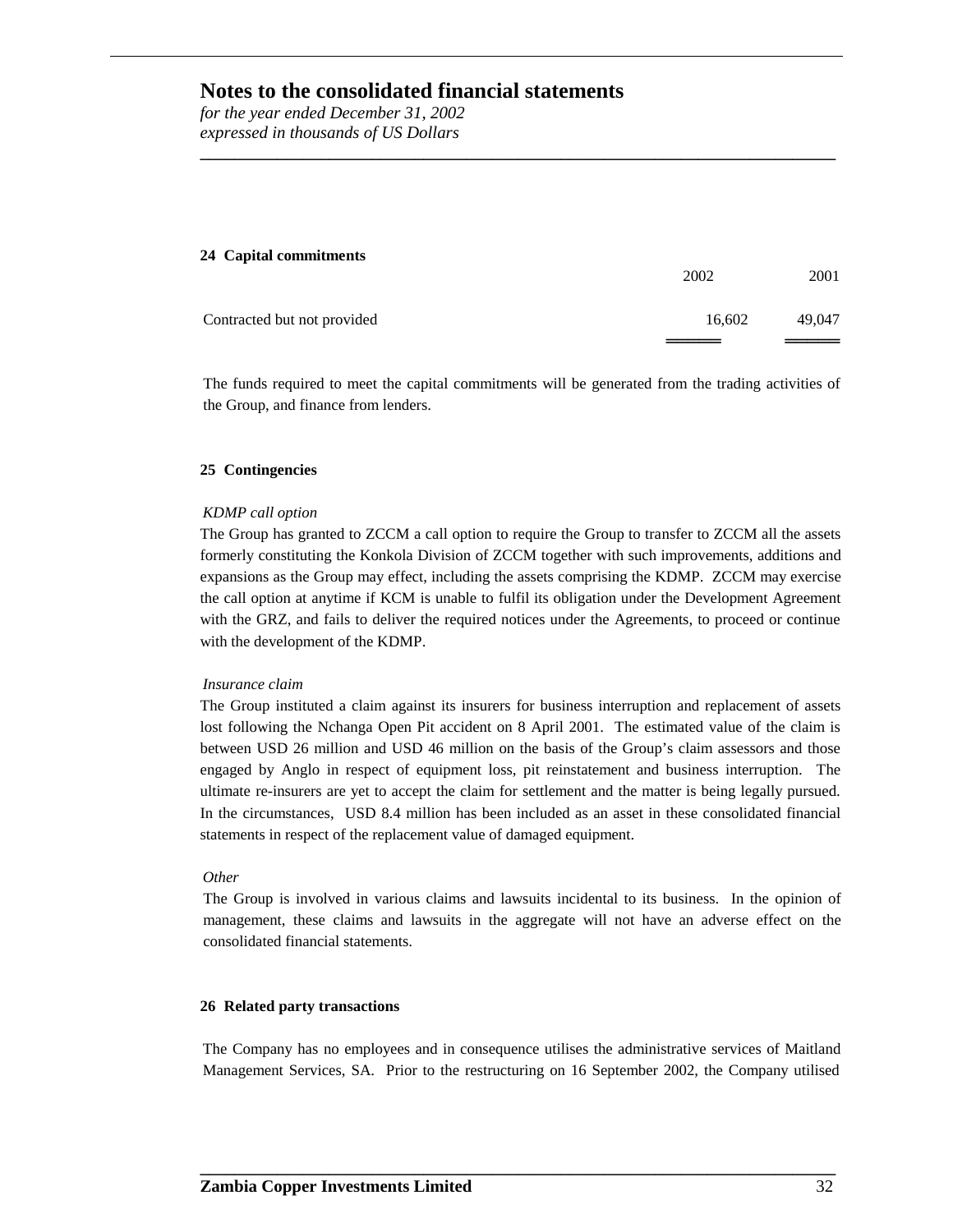*for the year ended December 31, 2002 expressed in thousands of US Dollars*

the administrative, marketing, and financial services of both Anglo American Luxembourg S.A. and AOL, both wholly-owned subsidiaries of Anglo American plc.

**\_\_\_\_\_\_\_\_\_\_\_\_\_\_\_\_\_\_\_\_\_\_\_\_\_\_\_\_\_\_\_\_\_\_\_\_\_\_\_\_\_\_\_\_\_\_\_\_\_\_\_\_\_\_\_\_\_\_\_\_\_\_\_\_\_\_\_\_\_\_\_\_\_\_**

The Company was charged USD 118,500 (2001: USD 158,000) by Anglo group companies for these services. At the financial year end, there were no amounts due to AOL.

The Company has been charged USD 102,000 (2001: USD 1,680,000) as a commitment fee in respect of the facility granted by ARH. At the year end, no amounts were due to ARH.

The directors of the Company received fees of USD 16,989 (2001: USD 32,400) for their services.

#### **27 Minority Interest**

The minority interest represents 42% of the restructured capital and reserves of KCM.

#### **28 Holding company**

Prior to the restructuring effective 16 September 2002, the Company's ultimate holding company was Anglo American plc, a company incorporated in the United Kingdom. After the restructuring, there is no ultimate holding company.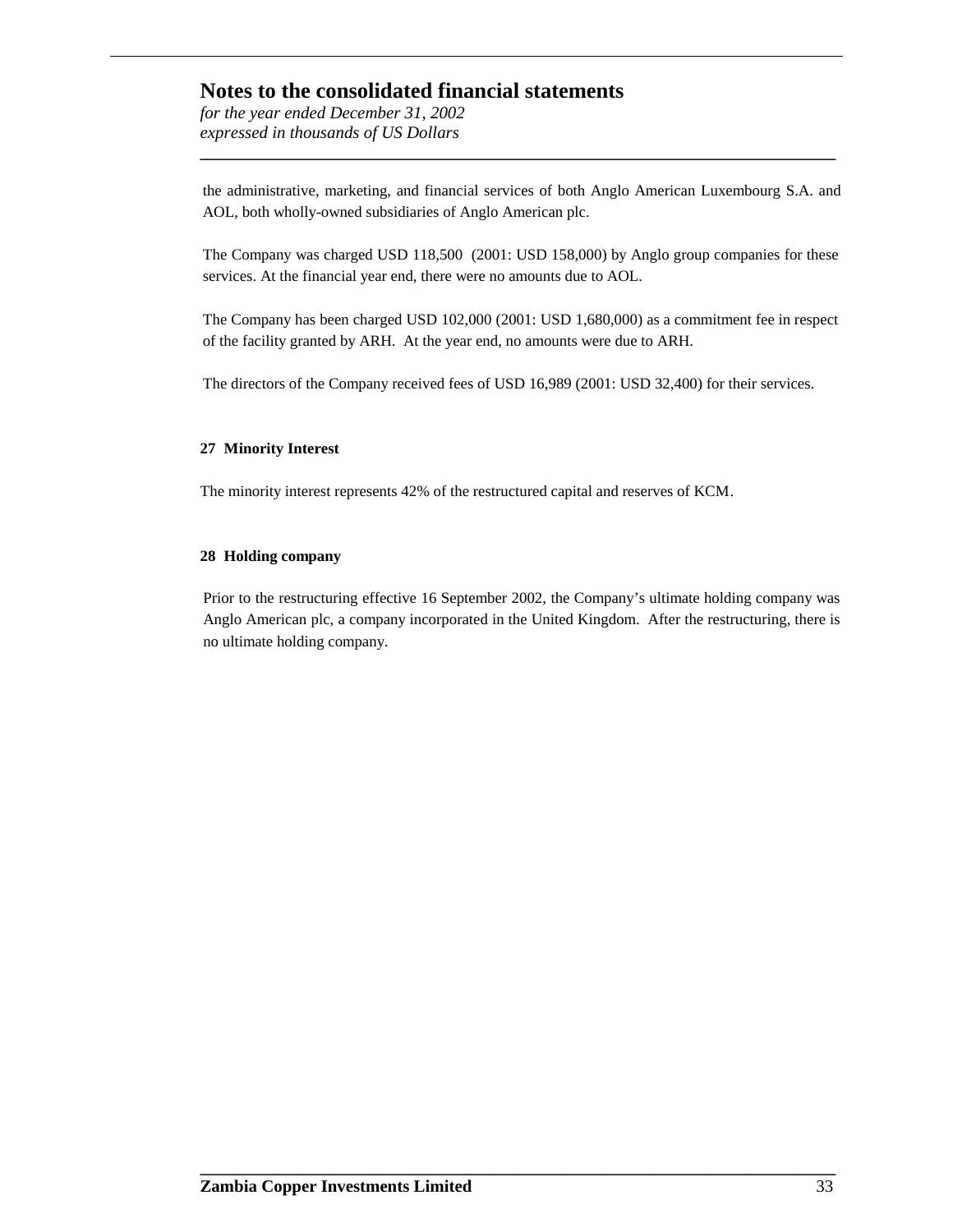### **Report of the auditors**

To the shareholders of Zambia Copper Investments Limited

We have audited the consolidated statement of financial position of Zambia Copper Investments Limited as at December 31, 2002 and the consolidated statements of earnings, changes to equity, and cash flows for the year then ended as set out on pages 9 to 32. These financial statements are the responsibility of the Company's directors. Our responsibility is to express an opinion on these financial statements based on our audit.

**\_\_\_\_\_\_\_\_\_\_\_\_\_\_\_\_\_\_\_\_\_\_\_\_\_\_\_\_\_\_\_\_\_\_\_\_\_\_\_\_\_\_\_\_\_\_\_\_\_\_\_\_\_\_\_\_\_\_\_\_\_\_\_\_\_\_\_\_\_\_\_\_\_\_**

We conducted our audit in accordance with International Standards on Auditing. These standards require that we plan and perform our audit to obtain reasonable assurance that the financial statements are free of material misstatement. An audit includes examining, on a test basis, evidence supporting the amounts and disclosures in the financial statements. An audit also includes assessing the accounting principles used and significant estimates made by management, as well as evaluating the overall financial statements' presentation . We believe that our audit provides a reasonable basis for our opinion.

In our opinion, these consolidated financial statements present fairly, in all material respects, the financial position of the group as at December 31, 2002 and the results of its operations and its cash flows for the year then ended in accordance with International Financial Reporting Standards.

**\_\_\_\_\_\_\_\_\_\_\_\_\_\_\_\_\_\_\_\_\_\_\_\_\_\_\_\_\_\_\_\_\_\_\_\_\_\_\_\_\_\_\_\_\_\_\_\_\_\_\_\_\_\_\_\_\_\_\_\_\_\_\_\_\_\_\_\_\_\_\_\_\_\_**

Deloitte and Touche Chartered Accountants

Hamilton, Bermuda

April 16, 2003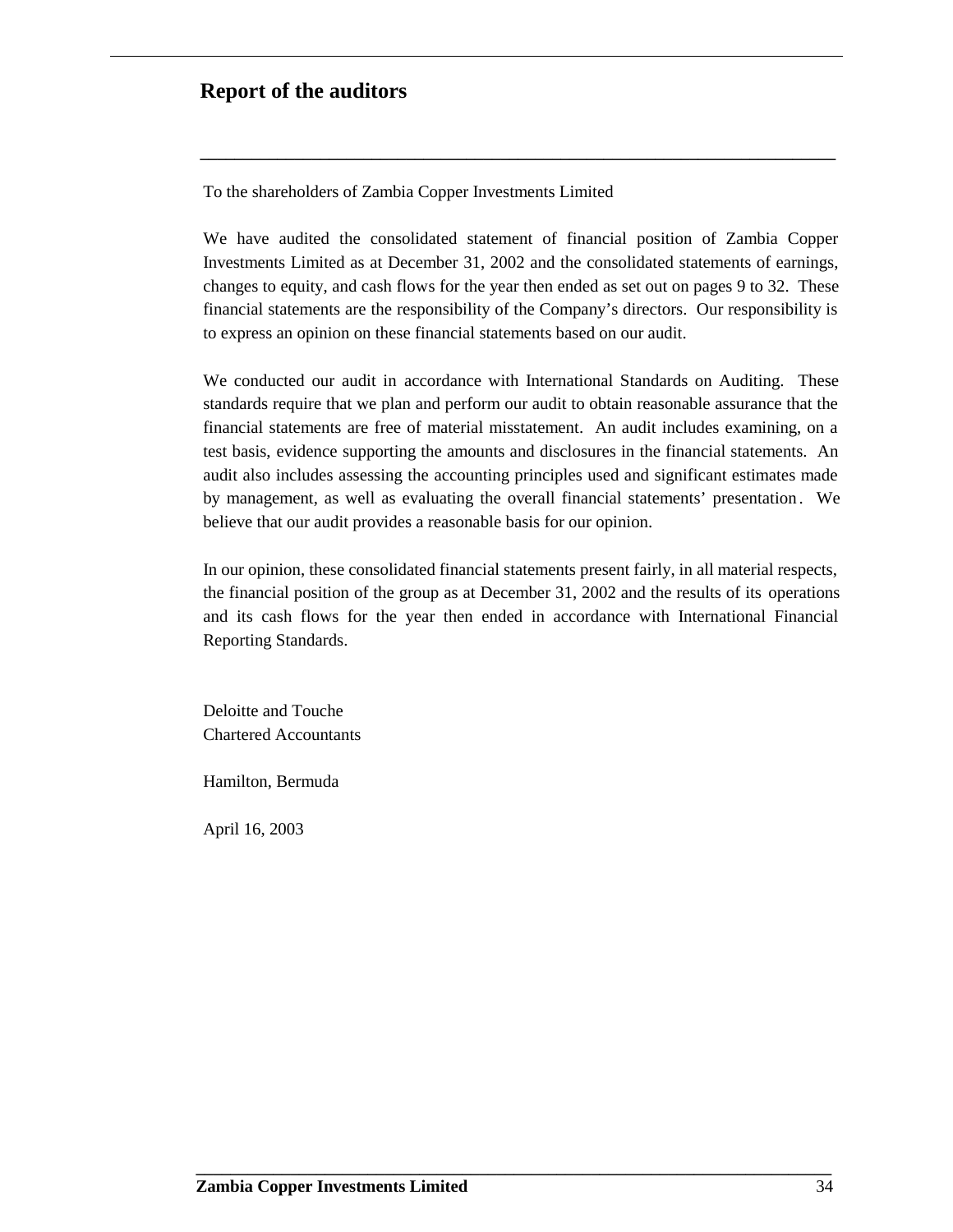### **Notice of Annual General Meeting**

Notice is hereby given that the thirty-third annual general meeting of the shareholders of Zambia Copper Investments Limited will be held at the offices of Maitland Management Services SA, 6 rue Adolphe Fischer, Luxembourg, on Wednesday 11 June 2003 at 10h00am for the following business:

**\_\_\_\_\_\_\_\_\_\_\_\_\_\_\_\_\_\_\_\_\_\_\_\_\_\_\_\_\_\_\_\_\_\_\_\_\_\_\_\_\_\_\_\_\_\_\_\_\_\_\_\_\_\_\_\_\_\_\_\_\_\_\_\_\_\_\_\_\_\_\_\_\_\_**

- 1. To consider the financial statements and the reports of the directors and auditors for the year to December 31, 2002.
- 2. To propose the re-election of B. Ireton, R. Alley, D.D. Rodier and S. Georgala as the directors.
- 3. To reappoint Deloitte & Touche as auditors and to fix their remuneration.

Shareholders who have not dematerialised their shares or who have dematerialised their shares and registered them in their own name are entitled to attend and vote at the meeting, and are entitled to appoint a proxy or proxies to attend, speak, and vote in his stead. The person so appointed need not be a shareholder. Proxy forms should be forwarded to reach the registered office of the Company not less than 48 hours before the time fixed for the holding of the meeting.

Shareholders who have dematerialised their shares, other than in own name registration should contact their Central Securities Depository Participant (CSDP) or broker to make the relevant arrangements to attend/vote at the meeting in terms of their agreements with their CSDP or broker.

**\_\_\_\_\_\_\_\_\_\_\_\_\_\_\_\_\_\_\_\_\_\_\_\_\_\_\_\_\_\_\_\_\_\_\_\_\_\_\_\_\_\_\_\_\_\_\_\_\_\_\_\_\_\_\_\_\_\_\_\_\_\_\_\_\_\_\_\_\_\_\_\_\_\_**

A form of proxy is enclosed with this annual report.

By order of the board of directors

John B. Mills Secretary

Dated: 24 April 2003